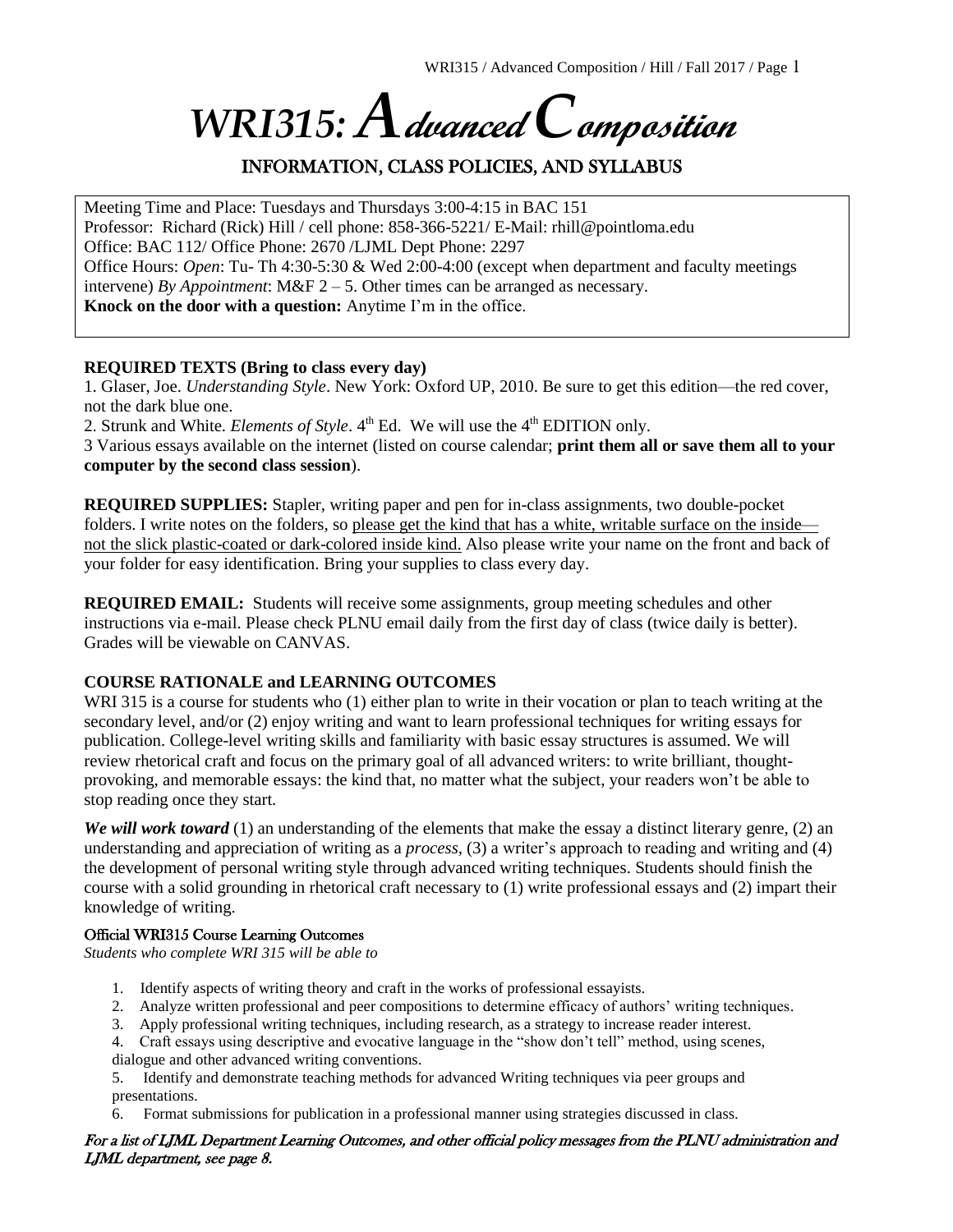#### **SYLLABUS INDEX**

| Activities and General Expectations   | pg 2            | Grades                           | pg 6            |
|---------------------------------------|-----------------|----------------------------------|-----------------|
| Official PLNU & LJML Statements       | pg 8            | <b>Homework Guidelines</b>       | pg <sub>3</sub> |
| Calendar / Assignment Schedule        | pg9             | Late and Dropped Scores Policies | pg 5            |
| Attendance and Participation Policies | pg <sub>2</sub> | Plagiarism Policy                | pg <sub>5</sub> |
| <b>Class Discussion Policy</b>        | pg 7            | Writing Assignment Guidelines    | pg <sub>4</sub> |
| Deportment Policies                   | pg 6            |                                  |                 |
| Final Exam Info                       | pg 7            |                                  |                 |

#### **ACTIVITIES and EXPECTATIONS**

We will have lectures/seminars on craft and mechanics, use a workshop/conference approach to writing development, study style & technique in published writing, and discuss essays by accomplished writers*.*  Students will write three substantial essays in assigned styles, develop three shorter pieces from assignments, freewrites or reflections, model established writers from our texts and beyond, and compose shorter pieces, including reviews and editorials. To keep up with this substantial writing requirement, you will need to budget *at least* the standard two hours outside of class for every hour in class.

To keep all the paper straight and help you get the most out of the class as the semester progresses, all class policies and expectations are detailed in the pages that follow. The goal for putting it all in writing is to avoid misunderstandings and help students earn the best grade they are capable of earning. **Please read each section of the syllabus carefully; then review as you take the syllabus quiz. It is each student's responsibility from the first day of class to know and follow the class policies.** You don't have to memorize anything, but to earn all possible credit, you should know the class policies and where to look for formatting guides, how to get credit for assignments, etc.

# **CLASS POLICIES**

I*. Attendance Policy:* Since so much happens in the class discussions and hands-on group work, regular attendance is a must in seminar courses like this one. Here are the specific policies:

Extra credit for perfect attendance: Students who miss no classes or portions of classes all semester for ANY reason will have 10 extra credit points added to their final scores.

Excused absences: The only "excused" absences are those authorized by the Provost, usually for official school activities (sports, music, speech, etc.). Your coach or activity sponsor will notify the Provost if you are involved in an excusable activity; the Provost's office will then notify all your professors. Assignments for excused absence days must be turned in **on or before** the absence day unless other arrangements are made in advance.

Absences with no grade penalty: Students are allowed up to three absences for illness, personal business, family in town, oversleeping, or whatever, without grade penalty. No explanation is necessary for these absences.

Excessive absences: Students who miss more than three classes for any reason will have 50 points deducted for each absence over three. Students who miss five classes before midterm  $(8<sup>th</sup>$  week of classes) will be deenrolled from the course. **Accumulating six absences at any point in the semester incurs an automatic deenrollment, a W before midterm or WF grade after midterm**.

Late arrivals & early departures: It's better to show up late for class than not show up at all, but keep in mind that when figuring attendance points, late arrivals and early departures (10 minutes or less) will count as halfabsences after the third occurrence. Late arrivals and early departures over 10 minutes will count as halfabsences.

*Exceptions to the above*: If you have a serious accident or illness, the attendance policy and assignment schedule will be modified, provided you notify me as soon as possible. **Please also notify me immediately if you have a schedule conflict that may cause you to be late for class more than three times in the semester.**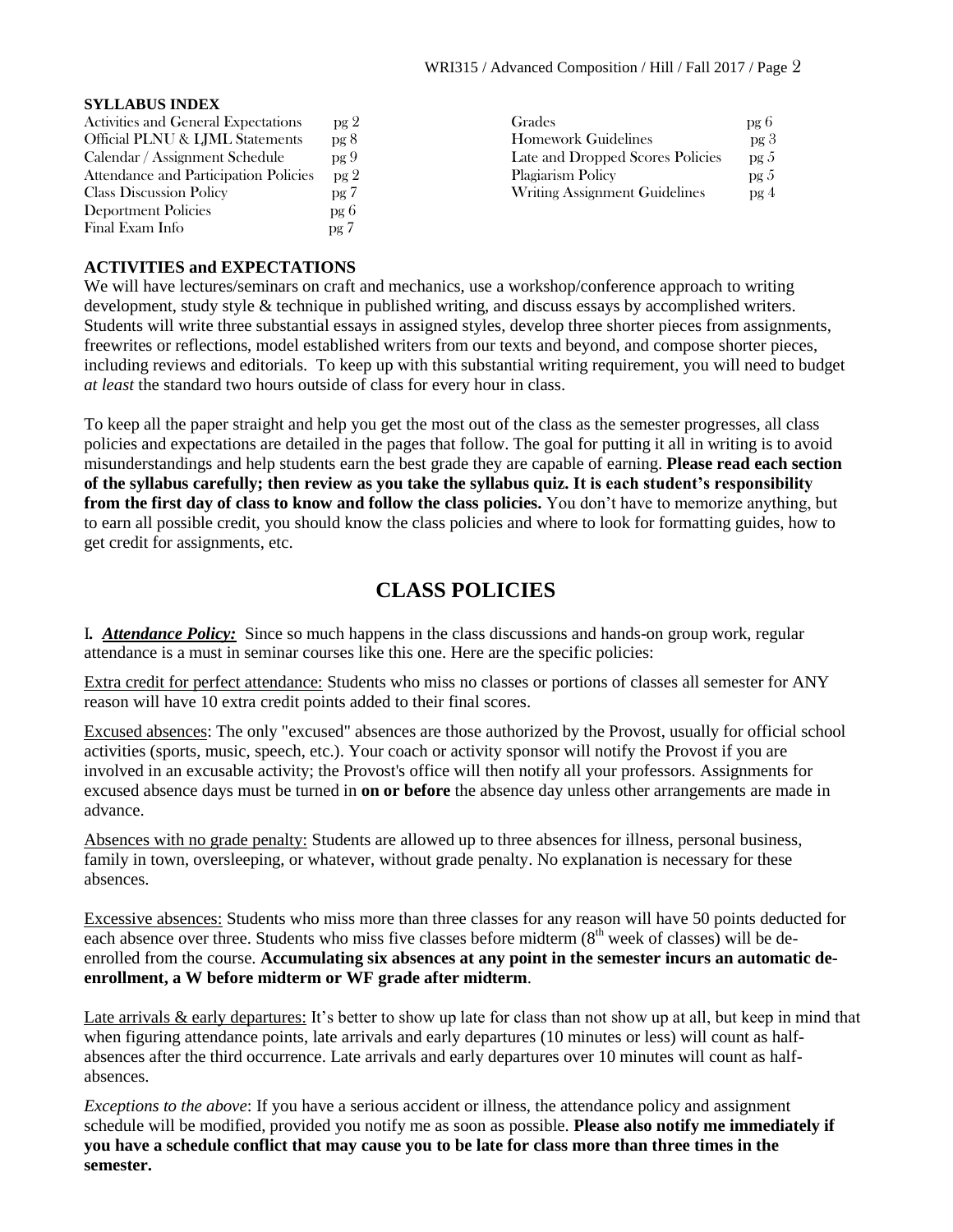#### **CLASS POLICIES (continued)**

**II**. *Class Participation* is crucial, as the class will be run largely as a seminar. In a seminar course, saying "I'm not into class participation today" is like saying to your math professor "I'm not into quizzes and tests today." Students should come prepared for class discussion of the assigned readings. When homework and drafts are due, students should be prepared and willing to (1) offer constructive criticism to peers and (2) take professor and peer criticism and use it. If you want to earn an A or B in the course, you should participate every day, preparing questions or comments in advance when appropriate.

**To help you know at all times what your grade is and to help avoid confusion at the end of the semester, each student is encouraged to keep a running log of class attendance and participation, plus a running total of scores on assignments.** If you keep up your log, you'll generally do better in the class AND you can earn *extra credit* (up to five points per sheet) by turning in your t**yped** log on the last class day of September, October, and December. See the log example on page 16.

#### **III. Writing Assignment Guidelines and Policies**

**\*\*Neatfreak alert! Do not throw away ANY written work for this class until you get your final course grade.\*\***

**1.** *Typed Writer's Analyses from* **the assigned essays by other writers** (marked in the syllabus as "AN1, AN2, etc.) will be collected for most essay reading assignments and are due at the beginning of class. If you follow the format and show thoughtful engagement with the essay under discussion, you will receive all possible points for the assignment. Keep in mind that if you keep up with the smaller assignments, the resulting points will raise your grade percentage overall.

#### Analysis Format **(Also see example on page 15)**

Typed, half-page to full page, single spaced, blank space between paragraphs. Use 12 point, non-fancy font. At the top of the page, put ID and assignment information as illustrated below

Eartha McLoma, 25589 WRI 315 / Hill September 3, 2016 AN 1 Heath "Yardwork"

#### Analysis Content

*Short Paragraph one*: Brief overview of the writer's style (1-3 sentences). This isn't a lit class, so DON'T SUMMARIZE OR ANALYZE THE THESIS OR EXPOSITION OF THE ASSIGNMENT. Instead, write about the **technique** and **effect** of the writing: HOW the writing works to evoke reader understanding and response. See sample analysis on page 15 for examples.

*Short Paragraph two*: Techniques I can use: List two or three SPECIFIC WRITING techniques of this author that piqued your interest and/or helped get the point across—things like particular rhetorical devices, dialogue, repetition, etc. Number the techniques and give short examples of how the writer did it.

*Short Paragraph three*: Techniques I won't use: What writing devices, style, etc. didn't work so well for you in this piece? Give at least one example of what didn't work and/or an example of what could have worked better.

*Short Paragraph four*: Any additional comments on the writing.

*Remember***:** Do *not* do a "reader response" or other literary analysis of the essay; stick to comments on the writer's approach and technique. Also, jump right into your analysis without a long introduction. A pithy halfpage for the analysis is enough for full credit if you don't pad with literary analysis or long intros.

**2.** *Understanding Style* **and** *Elements of Style Homework***:** Half-page, typed single spaced exercise assignments from both books will be given regularly. If you follow the format and show thoughtful engagement with the assigned exercise, you can receive all possible points for the assignment, another grade percentage booster. On the other hand, if you blow through these assignments like busywork, the scores won't help your final grade.

**Always read the** *Understanding Style* **and** *Elements of Style* **chapters carefully before you attempt the assignment—do not go straight to the exercise and wing it. This is not busy work, but high level exercises that will improve your writing if you apply yourself.**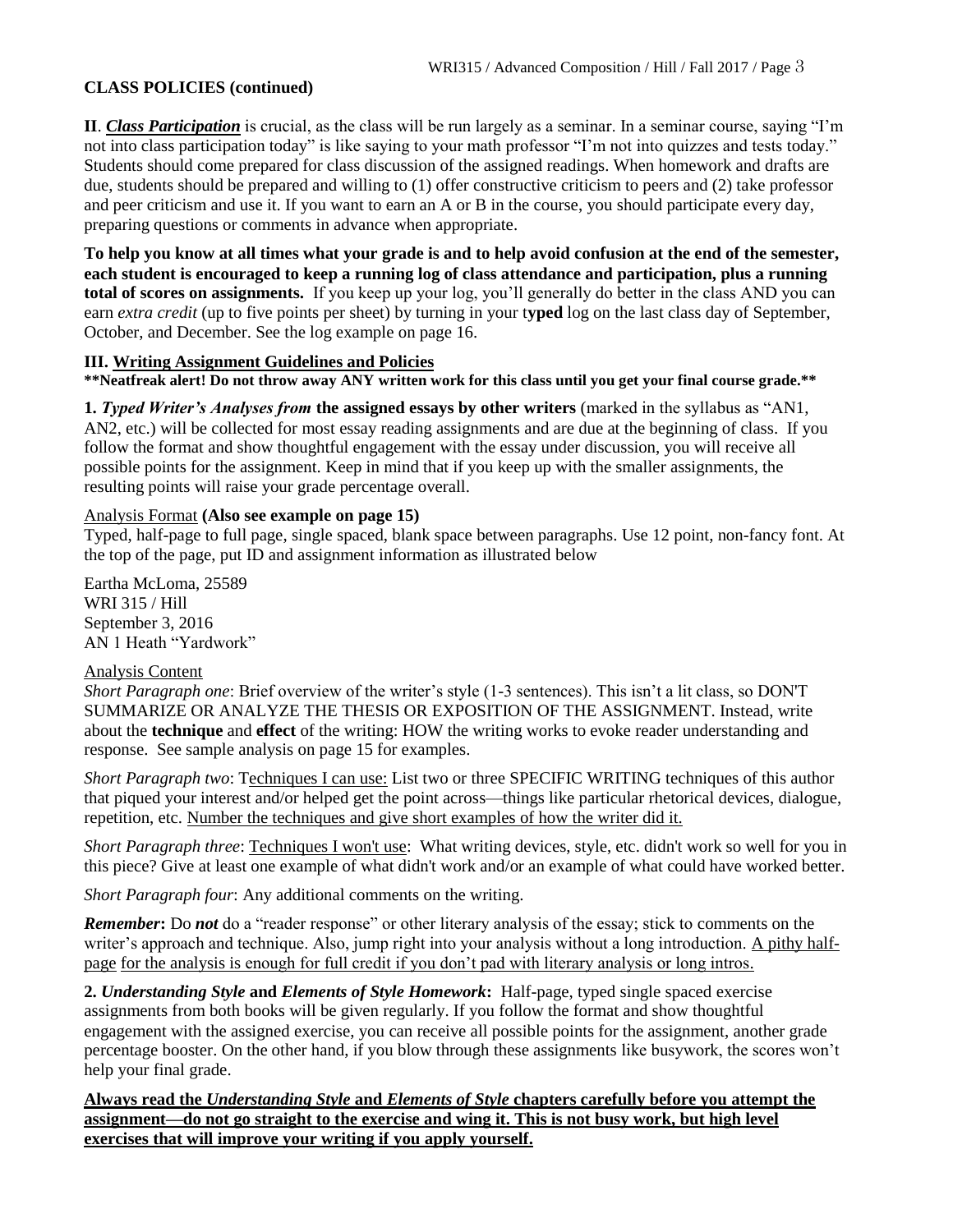#### **III. Writing Assignment Guidelines and Policies (continued)**

Homework Format: Use the same header style as you do with the Analysis assignments: your name and student number; class number and my name, date, assignment number, and name of the chapter.

*A note on handwritten homework*: Handwritten homework will not be accepted except under extraordinary circumstances. This policy is designed to eliminate the practice of doing homework in class on the day it is due. But if for some emergency reason (broken typing finger, etc) you absolutely must do a handwritten homework assignment, *be sure to show it to me at the very beginning of class to receive credit for it.* Handwritten homework handed in after the first 2 minutes of class and homework emailed after class begins will be subject to the dropped scores policy (see below).

3. *Daily in-class writings*: We'll start most days with a 5-10 minute prompted writing. At least one of these writings will be developed into an essay. Neatness and coherency are not required; you will receive credit for the daily writings if (a) you write for the full prescribed writing period and (b) you turn the writing in with your daily folder.

#### *Essay Assignments*

- A. Three longer essays: 1000-1500 words, topic areas: (1) Personal-with-a-point and some research, (2) Vocational (Education, Law, Politics, History, Science, Psychology, or Sociology) with more research and with or without a personal angle and, (3) Faith or Philosophy with still more research, with or without a personal angle.
- B Three shorter essays: 500-750 words, topic open. These are usually expansions of freewrites or responses.
- C. Five 250-500 mini-essays, including media (book, music, film) reviews, a character profile, an opinion piece, and a model or two, in which you emulate a published writer's *style and syntax*, using a topic of your own. Examples of how to model will be provided.

*Essay Mechanics and Packaging:* We're moving toward professional writing, so all essays must follow the "How to Send an Essay" model, which is the basic format used by professional writers when they send pieces to editors. Each of the longer and shorter essays (but not the mini-essays) must be preceded by a written précis (see attached models).

# *How to put together and turn in a final draft package*

1. On Top: The final draft. To avoid your paper being handed back and counted late, use the "How to Send" format." Type or write (in ink) the assignment description (ex: "Short Essay #1 Final Draft) on the top of the first page of the final draft. You may use double-side printing on all drafts.

2. Below the final draft: at least one edited "proof" draft (wherein you print out a draft and edit it with a pen). This editing should be done AFTER your group workshop. Label this one "proof draft" in ink.

3. Next one down: the labeled "complete draft" that you turned in on the complete draft due date with peer feedback and signature(s).

4. Below the complete draft: any handwritten or typed rough drafts you did for the assignment. This part is optional, but recommended: the more effort I see, the better your grade for the process.

5. Bottom: At the bottom of the stack goes the précis that you turned in on the précis due date. To avoid a substantial grade penalty on the essay, the complete draft and précis must have been turned in on time as affirmed by my signature.

STAPLE EVERYTHING TOGETHER and put it in your folder to turn in. Use your required stapler and please do not turn in unstapled packages—they can get scattered and lost.

PROOOFREAD: *Again, we are moving toward professional presentations to picky editors, so proper punctuation and grammar are essentials in your final draft.* Proofread carefully, use spell and grammar checkers, see a tutor, and/or see me during office hours if you have questions about mechanics. Essays that do not meet college writing standards (i.e., papers that show consistently incorrect punctuation, usage, or grammar and/or un-spellchecked work) will be returned for correction and be subject to the dropped homework score policy or late paper grading.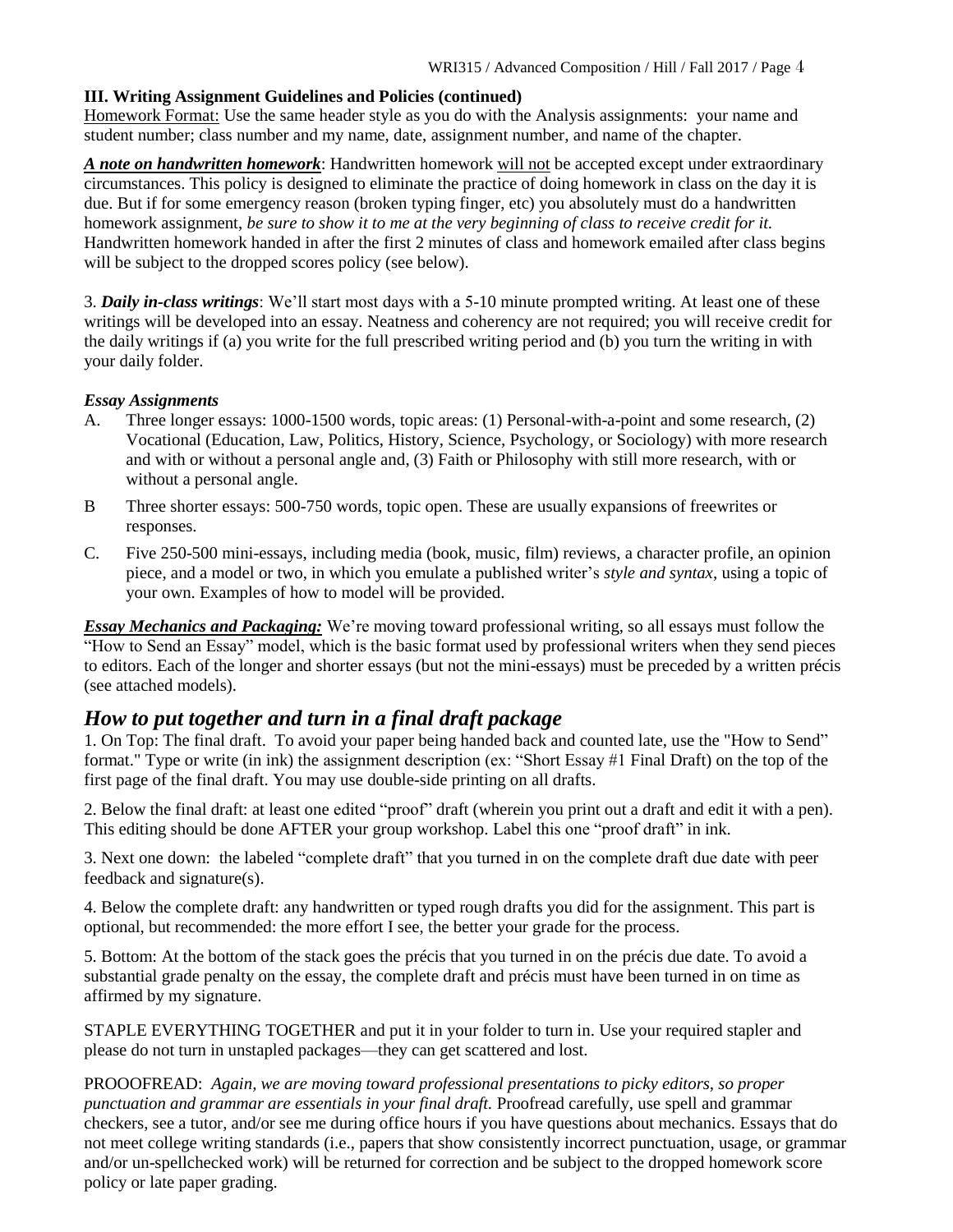#### **III. Writing Assignment Guidelines and Policies (continued)**

#### EMAIL DRAFTS OF LONG AND SHORT ESSAYS: Always send an e-mail copy of your final essay draft before the beginning of class on the final draft due date. You can also email homework by class time for credit if you are going to miss class. **You do NOT need to send email copies of homework if you turn in the hardcopy on time.**

**ESSAY GRADING:** Your enrollment in this class indicates that you're already a relatively good writer, but your grade will depend to a significant extent on how you apply what you learn in this class and thereby take your writing to a higher level. The aim here is to make the leap from perfunctory college writing for a professor to professional-level writing for volunteer readers who tend to stop reading if you don't keep their attention. There is a professional method for keeping that attention, and we will practice that method with determination. Every working writer knows that Edison got it right: "Inspiration usually follows perspiration."

Grading is done on a point system with variations on the following basic criteria: Mechanics, Organization, Content & Effort, Strategy & "Reader Take Away." To get an A or B on an essay, you **don't** have to be a naturally gifted writer with stunningly original and brilliant ideas. Brilliant essays are always welcome, but grades are based on your demonstration that you're (a) working hard and putting in the time it takes to learn the strategies, techniques and presentation of professional writers, and (b) following the assignment guidelines and taking the time and effort to make a professional presentation.

#### *LATE /MISSING WORK POLICIES AND DROPPED SCORES*

*Homework and Writer's Analyses:* You must print out assignment drafts and homework to receive credit showing it to me on your computer is not an option. Late homework and Writer's Analyses will not be accepted. However, keeping in mind we all have issues now and then, the lowest two (from late, missing, or substandard work) scores will be dropped. You don't have to provide excuses for missing items; zeros will be dropped automatically as long as you haven't used up your two drops. Please don't ask for special dispensations if you do use both of your drops. Homework done but not printed or not brought to class on time applies under the dropped scores policies.

#### *Essay assignments:*

**Late/Missing components:** *If you miss a précis date or don't send an e-mail copy of your paper by the beginning of class on the paper due date, 10% will be deducted from the final score. If you miss a complete draft date, 20% will be deducted from your final score.* You shouldn't wait until the next class to turn in a late final draft; get it to me ASAP. *You must print out and turn in drafts on time to receive credit.*

*How to get credit for an assignment even if you miss a class:* Send any assignments due that day with a classmate, OR e-mail the assignment by the beginning of class. You will get credit if you (1) send or e-mail the work on the date due (by the beginning of class) AND (2) bring a paper copy of the emailed work by the NEXT class day after an absence. In other words, if you don't e-mail but just bring your work the next class day after an absence, or if you e-mail but don't bring the work by the next class day, it will not be credited and the dropped scores provision will apply if you have drops left.

**A note on computer problems:** Unexpected computer problems plague us all, but it is your responsibility to have a contingency plan if something goes wrong. Investigate campus options you can turn to, and find TWO alternate computer/printer sites you can use when your main unit malfunctions. Also, be sure to have a USB drive (or two) and use it, even if you save work on a PLNU drive, cloud drive, or whatever. Assignments turned in late due to computer problems will be subject to the dropped score provision or late paper discount.

**Late printing caution and policy:** Assignments are due at the *beginning* of class on the date due. Always allow for long lines and jammed printers in the campus computer labs—do not wait until a few minutes before class to print out your assignments. The PLNU/LJML phenomenon of half the class missing at the beginning of the hour on assignment due days has forced me to institute this policy: Coming to class late because of late printing will count against your "tardy" total and the dropped score provision or late paper discount will apply to your assignment.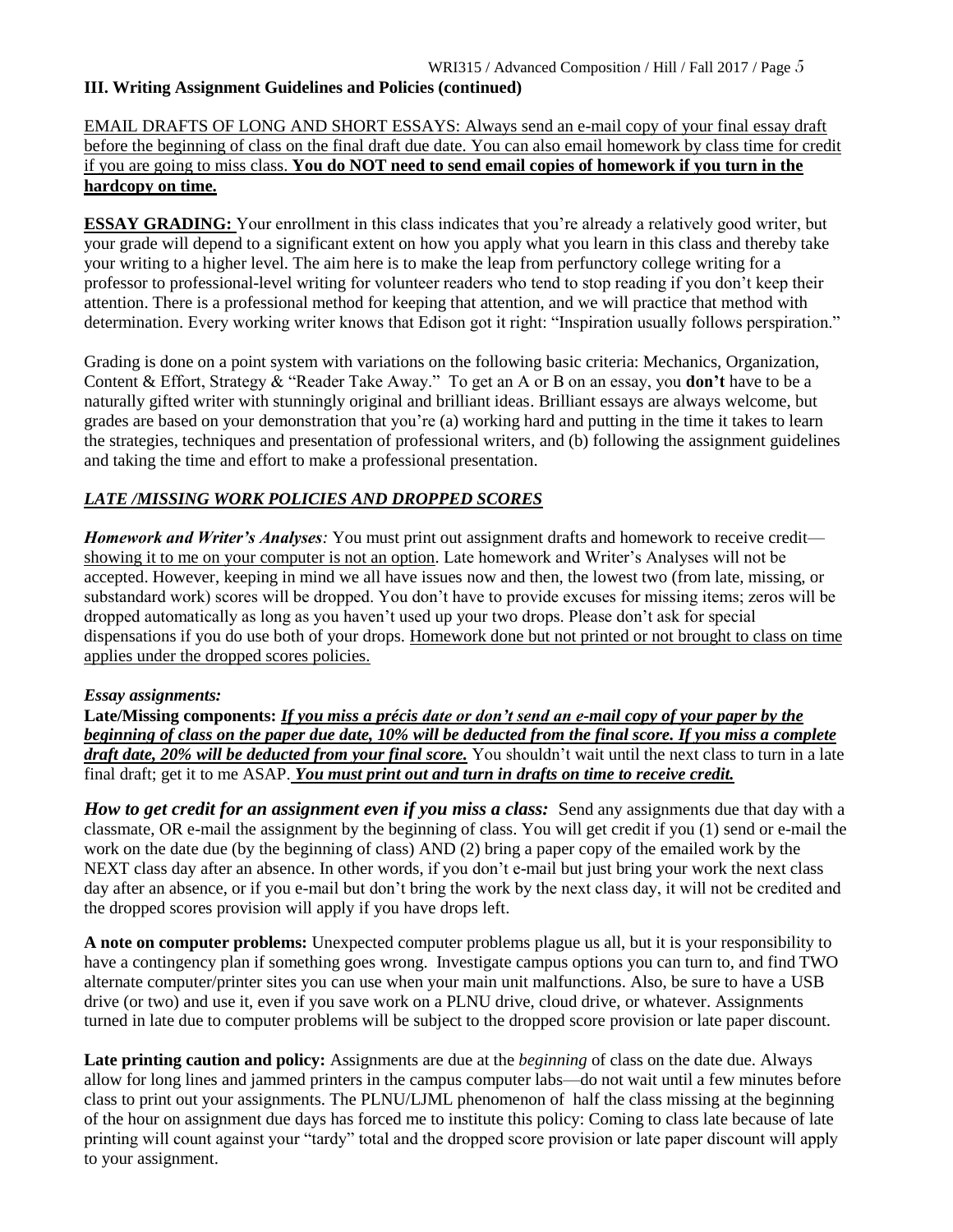#### *THE PRINTING PROBLEM SOLUTION:* **If you're running late with a print job, don't panic—simply send the assignment by email, come to class on time, and print the assignment later that day. If you don't do this more than twice, it won't affect your grade.**

**PLAGIARISM AND RECYCLING**: PLNU has adopted a zero tolerance policy toward all forms of cheating. Here is the policy for the LJML department and this class: Copying homework constitutes plagiarism. All essays must be written with no help beyond workshop suggestions from classmates. Copying words, phrases, and ideas from books or journals and failing to note quotes or attribute the material is plagiarism. Downloading material from the Internet without attribution, including sentences, phrases, and ideas, also constitutes plagiarism.

*For instance, if you find the short phrase "Scintillating prose presented with rare verve" in a book, article, or blog and drop it into your essay without quotation marks and attribution, you have committed plagiarism.* Follow the rules you learned in WRI110 for quoting and paraphrasing other authors, always giving due credit. NOTE: This does not mean use MLA Works Cited and parenthetical citations. We will do informal citations in the essays we write, and instruction will be given on how to do this**. CRUCIAL: Do not recycle or revise essays you have previously written in (or are currently writing for) other courses.** 

**"I really didn't mean to plagiarize" is not an excuse for plagiarism. Any plagiarism, recycling, or copying (even from other students and even on homework assignments) will result in an F for the course and a referral to the academic dean for possible suspension or expulsion from PLNU.**

**EVALUATION:** Total points will be added and grades given according to the following scale. Total extra credit possible is 10 bonus attendance points and 15 points for turned-in participation logs. Over-limit absence points will be deducted from the total; extra credit will be added to the total. Please feel free to discuss your grade with me any time. Assignments and activities are weighted as follows:

| <b>Approximate Percentages</b>                   |     | <b>Percentages to Letters</b> |                     |  |
|--------------------------------------------------|-----|-------------------------------|---------------------|--|
| Exercises, Analyses, quizzes, class writings 35% |     | $92 - 100\% = A$              | $70 - 75.9\% = C$   |  |
| Three short essays $+3$ mini-essays              | 25% | $90 - 91.9\% = A$             | $68.5 - 69.9\% = C$ |  |
| Three longer essays                              | 30% | $87 - 89.9\% = B +$           | $65 - 68.4\% = D +$ |  |
| Final Exam                                       | 10% | $81 - 86.9\% = B$             | $60 - 64.9\% = D$   |  |
|                                                  |     | $79 - 80.9\% = B$             | $58 - 59.9 = D$     |  |
|                                                  |     | $76 - 78.9\% = C +$           |                     |  |

# **CLASSROOM DEPORTMENT GUIDELINES**

Unless your clothing is ridiculously distracting (like the student in one of my classes who, for a club initiation, came to class dressed only in a Speedo bathing suit while handcuffed to another student), how you dress for class is your business, and you certainly don't have to check your personality at the door. Even so, general adult deportment is expected in this class. Please refrain from all of the following disruptive and/or distracting actions during official class time. Violators may be embarrassed by having attention called to them, counted absent, or invited to leave class.

1. Leaving your cell phone on. Turn it off unless you have health/ safety) reasons and notify the professor in *advance* that you need to leave it on. **Seriously, do absolutely no texting or checking incoming texts in class.** For emergency texts, leave class temporarily. But don't have too many emergencies.

2. Reading outside material (including *Point Weekly* and other school publications). Save for after class.

3. Doing work from other classes or engaging in any personal writing. See above.

4. Doing ANY non-WRI315 class activities on your laptop computer. Leave your computer off and closed unless we are doing specific computer activities as a class. Take notes and do writing exercises with pen and paper.

5. Holding private conversations during class discussions, while the professor is talking, or while someone is asking a question. If you have a question about class, ask the professor—he likes questions.

6. Showing up late and/or without books or other required materials more than twice in the semester. Bring your books every day.

7. Doing anything else that is obviously disruptive / distracting to other students or the professor.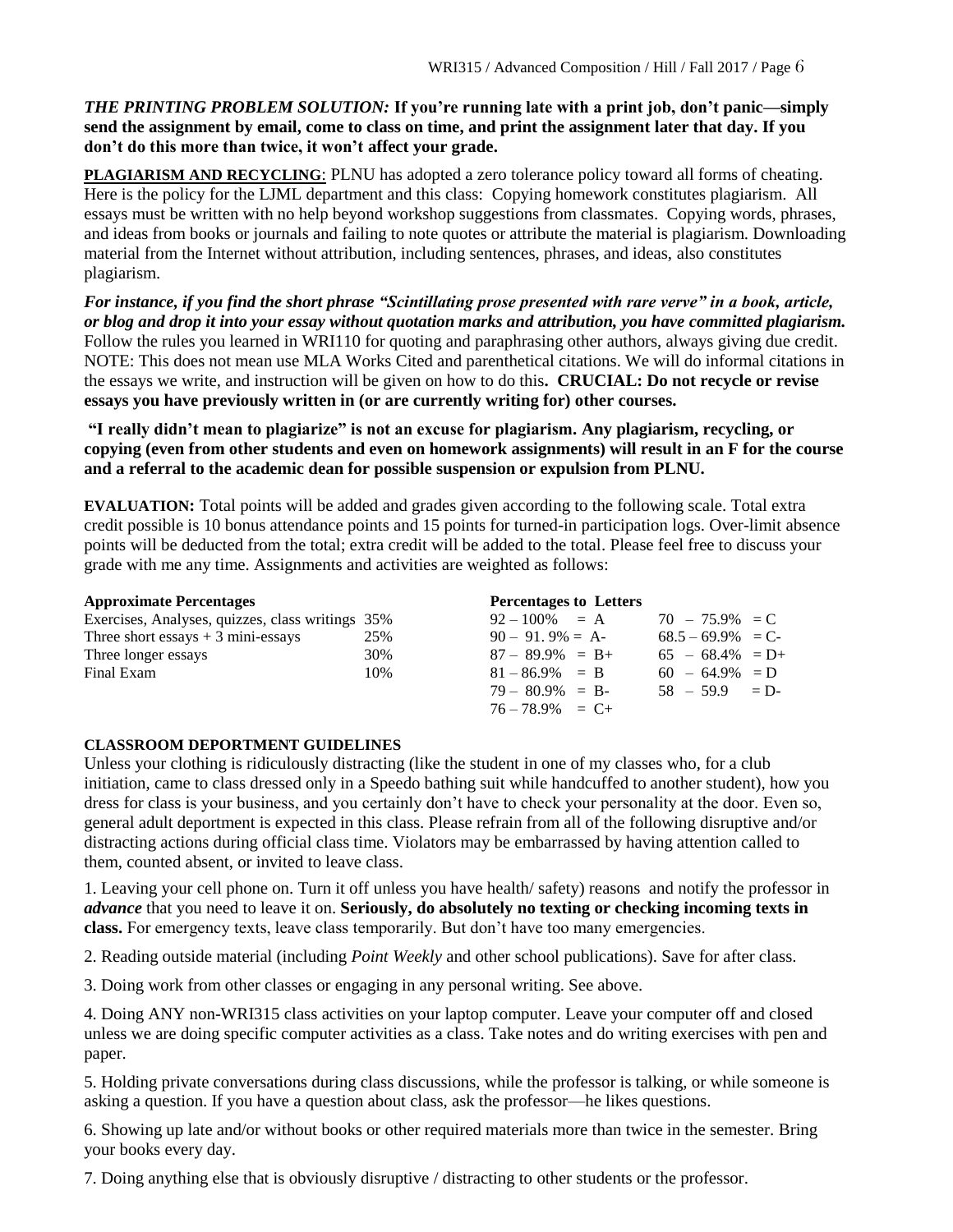#### *Other deportment guidelines:*

*Temporary departures:* If you have to leave class briefly to use the restroom or other imperative, you need not ask permission. But do let me know before class begins if you'll need to leave early and won't be back.

*Health Issues:* If you have a chronic, acute, or temporary health issue that requires you to sit in a particular area or stand for part of class, wear sunglasses in class, take prescribed medicine, leave class often, etc., I'll work with you if you let me know your situation in advance.

#### **CLASS DISCUSSION / OPEN FORUM POLICY**

This is college, where it is okay to speak your mind. Please feel free to say and write what you think about the issues we discuss—there are no "politically correct" or "politically incorrect" positions; we should all strive to respect one another's views as we learn to support our own with honest evidence, calm logic, and clear rhetoric. I have opinions like everyone else, but unlike some of the professors I met as a student, I have no axe to grind on social or cultural issues and no political views to which students must sign on to win my respect. I am interested only in helping you express your convictions, whatever they are, so feel free to disagree with me during class discussions—doing so won't affect your grade, honest.

**Don't be alarmed** if I ask you questions in class discussions about your position—I'm not interrogating you or necessarily disagreeing with you. Rather, I'm using the *Socratic Method* (look it up) to help you clarify your position. Feel free to Socratic me right back, and please don't hesitate to disagree with me or anyone else in class. As long as we are civilized about it, I say the more arguments (lively discussions) the better practice makes perfect.

**FINAL EXAM:** The final will be a portfolio and an in-class presentation on finals day. Our scheduled final exam time is **Thursday, December 14, 4:30 pm -7:30 pm.** Since the final is a class activity, it cannot be rescheduled for individuals; therefore, DO NOT BUY AIRLINE TICKETS OR OTHERWISE PLAN TO MISS THE SCHEDULED FINAL UNLESS YOU ARE PREPARED TO DROP ONE FULL LETTER GRADE (A- to B-, etc) FOR SKIPPING THE FINAL.

AND FINALLY, if after reading all the above, you're still wondering about something, please ask. My job is to help you through this course of study, and my goal is to get you through it with minimal pain and maximum enjoyment and benefit.

NOTES / QUESTIONS: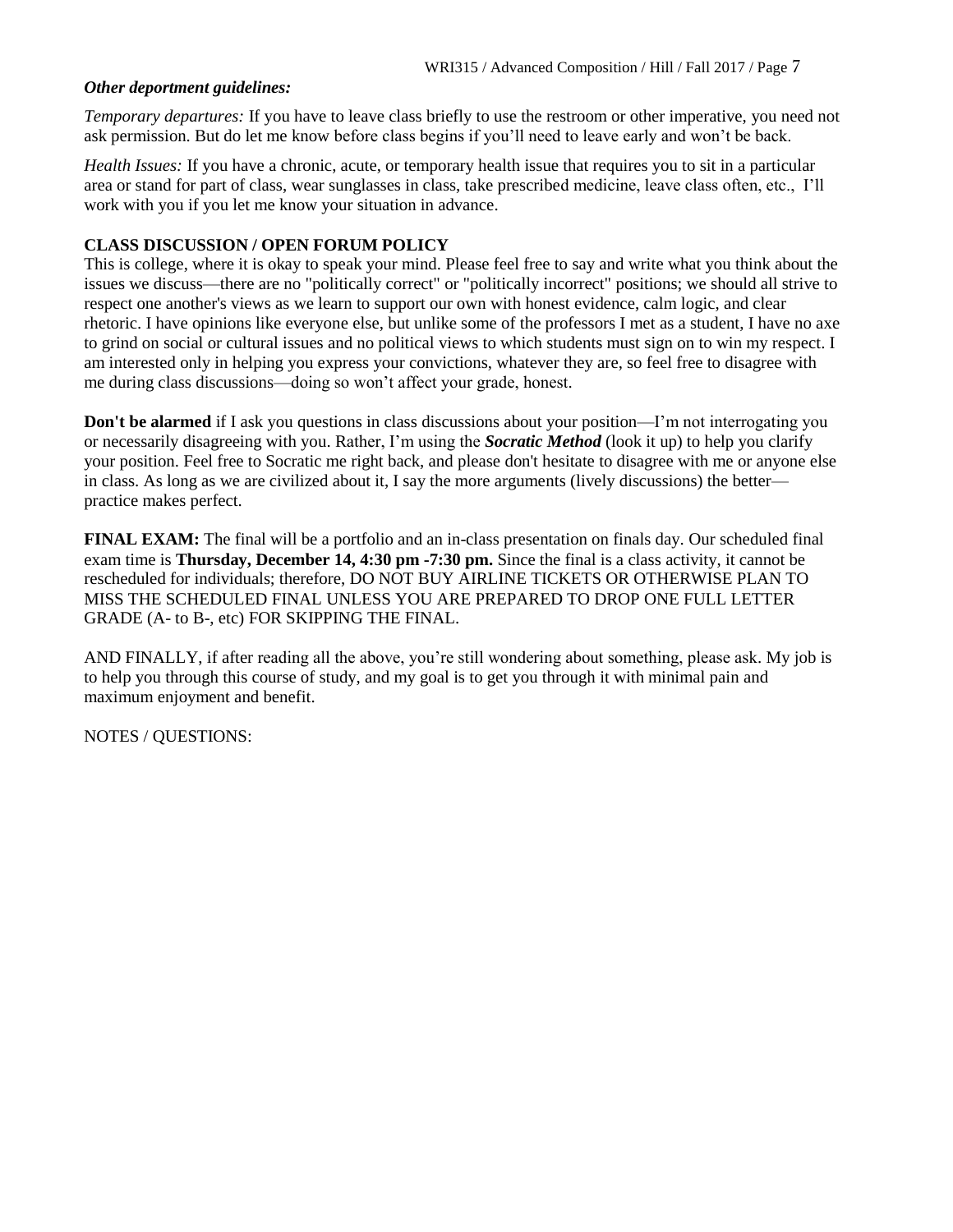#### **OFFICIAL POLICY STATEMENTS FROM PLNU ADMINISTRATION AND THE LJML DEPARTMENT**

#### **PLNU Mission Statement: To Teach ~ To Shape ~ To Send**

Point Loma Nazarene University exists to provide higher education in a vital Christian community where minds are engaged and challenged, character is modeled and formed, and service becomes an expression of faith. Being of Wesleyan heritage, we aspire to be a learning community where grace is foundational, truth is pursued, and holiness is a way of life.

#### **WRITING PROGRAM LEARNING OUTCOMES**

*Students who complete the WRITING program will be able to:*

- 1. Apply creative and advanced skills in various forms and genres of writing.
- 2. Demonstrate knowledge of the conventions and terminology of creative and advanced writing within literary and non-literary texts.
- 3. Demonstrate knowledge of major literary-theoretical perspectives and terminology.
- 4. Develop connections between the literature and language studied and the contemporary world.
- 5. Engage in writing and editorial processes through campus publications and external internships.

#### **Official Message from the Vice-Provost on course attendance and changes in registration:** *It is*

*the student's responsibility to maintain his/her class schedule. Should the need arise to drop this course (personal emergencies, poor performance, etc.), the student has the responsibility to follow through (provided the drop date meets the stated calendar deadline established by the university), not the*  instructor. Simply ceasing to attend this course or failing to follow through to arrange for a change of *registration (drop/add) may easily result in a grade of F on the official transcript.*

#### OFFICIAL ACADEMIC ACCOMMODATIONS STATEMENT FROM THE UNIVERSITY

"While all students are expected to meet the minimum academic standards for completion of this course as established by the instructor, students with disabilities may require academic accommodations. At Point Loma Nazarene University, students requesting academic accommodations must file documentation with the Disability Resource Center (DRC), located in the Bond Academic Center. Once the student files documentation, the Disability Resource Center will contact the student's instructors and provide written recommendations for reasonable and appropriate accommodations to meet the individual learning needs of the student. This policy assists the University in its commitment to full compliance with Section 504 of the Rehabilitation Act of 1973, the Americans with Disabilities (ADA) Act of 1990, and ADA Amendments Act of 2008, all of which prohibit discrimination against students with disabilities and guarantee all qualified students equal access to and benefits of PLNU programs and activities.

**OFFICIAL PUBLIC DISCOURSE STATEMENT:** *"Much of the work we will do in this class is cooperative, by nature of the class discussions and general feedback given to written work and/projects; thus you should think of all your writing and speaking for and in class as public, not private, discourse. By continuing in this class, you acknowledge that your work will be viewed by others in the class."*

**Official FERPA Statement:** "In compliance with federal law, neither PLNU student ID nor social security number should be used in publicly posted grades or returned sets of assignments without student written permission. This class will meet the federal requirements by (each faculty member choose one strategy to use: distributing all grades and papers individually; requesting and filing written student permission; or assigning each student a unique class ID number not identifiable on the alphabetic roster.). Also in compliance with FERPA, you will be the only person given information about your progress in this class unless you have designated others to receive it in the 'Information Release' section of the student portal. See 'Policy Statements' in the undergrad student catalog."

#### **Official PLNU COPYRIGHT POLICY**

Point Loma Nazarene University, as a non-profit educational institution, is entitled by law to use materials protected by the US Copyright Act for classroom education. Any use of those materials outside the class may violate the law.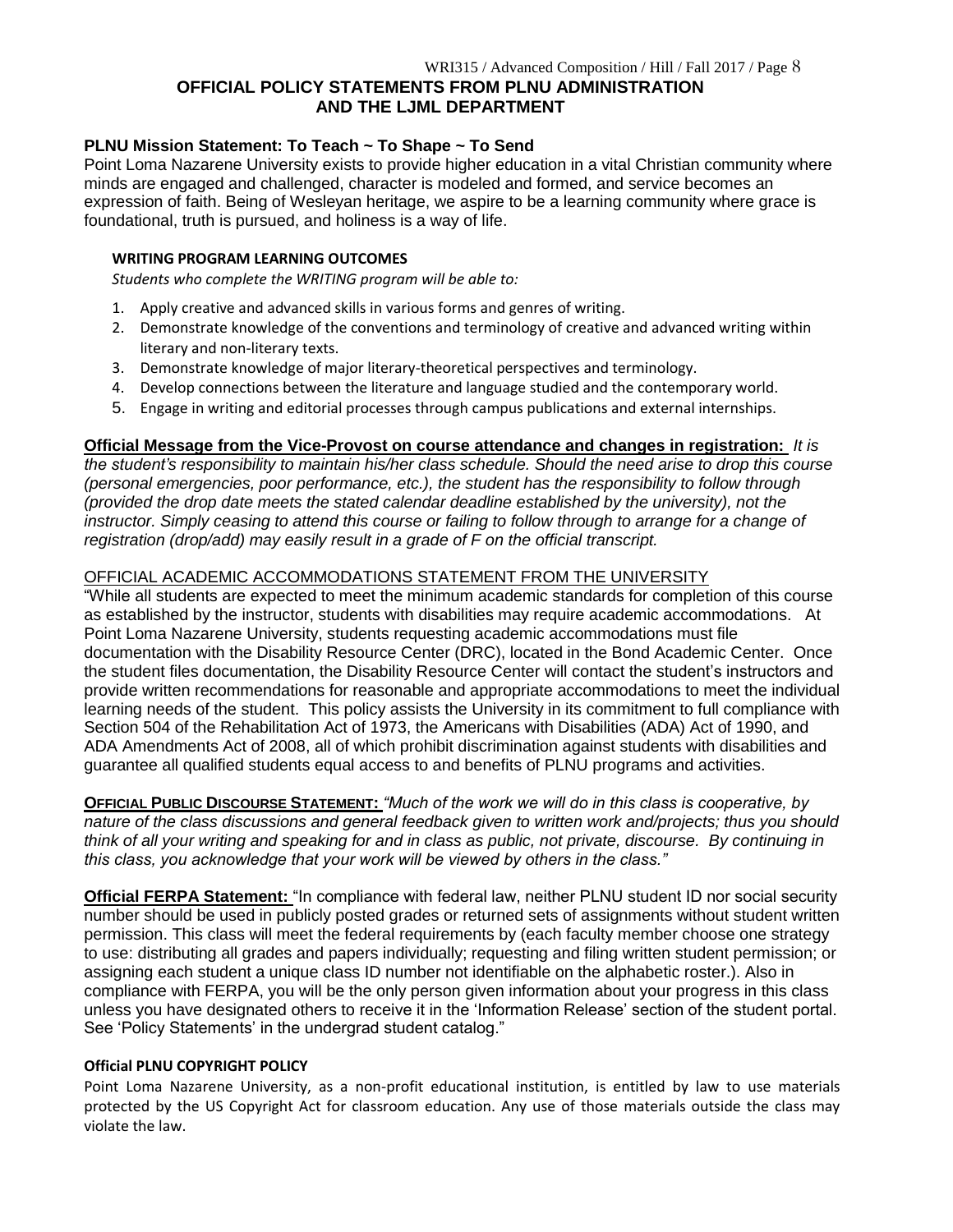#### WRI 315 COURSE CALENDAR **Subject to Adjustment as Necessary—watch for email notices**

#### **ALL READING AND WRITING ASSIGNMENTS ARE DUE AT THE BEGINNING OF CLASS ON THE DATE LISTED**

**Abbreviations: US =** *Understanding Style / SW = Strunk and White /* EX = Exercise in the *Understanding Style* Book. HO = Handout / EM = Email / LE = Long Essay Assignment / SE = Short Essay Assignment / ME =Mini-Essay AN = Analysis of assigned reading / ICW = In-class writing / TBA = To Be Announced / POV = Point of View

|                                                                      | WEEK/<br><b>DATE</b> | <b>READING COMPLETED BY</b><br>THE BEGINNING OF CLASS                                                                                                             | WRITING ASSIGNMENT(S) DUE AT BEGINNING OF CLASS                                                                                                                                                                                                                                                                                                                                                                                              | <b>TOPIC &amp; LIKELY</b><br><b>ACTIVITIES</b>                                                                 |
|----------------------------------------------------------------------|----------------------|-------------------------------------------------------------------------------------------------------------------------------------------------------------------|----------------------------------------------------------------------------------------------------------------------------------------------------------------------------------------------------------------------------------------------------------------------------------------------------------------------------------------------------------------------------------------------------------------------------------------------|----------------------------------------------------------------------------------------------------------------|
|                                                                      | Week 1<br>TH 8/31    | 1. Syllabus (HO & EM)                                                                                                                                             | Syllabus Quiz<br>The Syllabus is a contract. Study the policies. Understand the requirements.<br>Read all the fine print.                                                                                                                                                                                                                                                                                                                    | What is Advanced<br>writing? Groups.<br><b>ICW:TBA</b>                                                         |
|                                                                      | Week 2<br>TU 9/5     | 1.US Chapter 12<br>2. Kevin Heath "Yardwork"<br>3. David Foster Wallace,<br>"Authority and American                                                               | AN1: Before reading the US chapter, write the first draft of a one-page<br>analysis (AN) of the style and technique in the Heath essay--from a writer's<br>point of view (POV). See syllabus for directions and example of how to<br>write an AN from a writer's POV.                                                                                                                                                                        | What is style?                                                                                                 |
|                                                                      |                      | Usage": page 1, the tiny print<br>that starts with "Save up to 50%<br>and ends with "Luv ya. Alot."                                                               | US1: After reading all of US chap 12, apply the "Your Writing" exercise and<br>"Points to Remember" on pg 215 to your Heath analysis. Start the<br>application with pen-marked corrections on your first draft.                                                                                                                                                                                                                              | <b>ICW:TBA</b><br>Print your essays                                                                            |
| (All assigned essay<br>readings are handouts or<br>available online) |                      |                                                                                                                                                                   | AN2: Second draft of Heath analysis, incorporating the pen-marked<br>corrections. . Turn in both drafts, with the $2nd$ draft on top.<br>AN3: List 10 expressions in Wallace and why you think he included them.                                                                                                                                                                                                                             | from the internet<br>by today                                                                                  |
|                                                                      | Week 2<br>TH 9/7     | 1. Dillard "Terwilliger Bunts<br>One" aka "An American<br>Childhood"<br>2. Sanders "Under the<br>Influence"                                                       | AN4: AN of either Dillard or Sanders. Read both: In Paragraph 4 of you AN,<br>compare style and/or technique of the two authors.                                                                                                                                                                                                                                                                                                             | <b>Character Sketch</b><br>What do we mean<br>by "Personal with<br>a Point?"                                   |
|                                                                      | Week 3<br>TU 9/12    | 1. US Preface, Chapter 1 & 2<br>2. SW Intro and CH 1<br>3. Wallace, Start at the first "Did<br>you know" and stop at "Thesis<br>Statement for the whole article." | US2: Pick the hardest exercise in US chapter 1 or 2 and do it. Include a<br>statement on why the one you picked is the hardest. Read the whole chapter<br>before writing anything.<br>SW1: Type an idea or edict in CH 1 that you don't understand or disagree<br>with, then a paragraph explaining why. Bring for credit and class discussion.                                                                                              | <b>ICW:TBA</b><br>What kind of CH2<br>writer are you?<br>Modeling the<br>model & précis.                       |
|                                                                      | Week 3<br>TH 9/14    | 1. Twain, "Fennimore Cooper's<br>Literary Offenses."                                                                                                              | ME1: Any author we've read so far or a favorite writer. If you choose your<br>own author, bring a copy of what you model. In a half-page or so (single<br>spaced) model the writer's style and syntax VERY closely-subject for<br>subject, verb for verb, comma for comma, etc. But do not model the<br>subject matter; make it as different from the original as possible.<br>Précis for Short Essay # 1 (SE1). Focus on a person you know. | <b>ICW</b><br>Précis Workshop<br>Quiz on Twain                                                                 |
|                                                                      | Week 4 TU<br>9/19    | 1. LaMott "Shitty First Drafts"<br>2. Didion "Why I Write"                                                                                                        | SE1 Short essay #1. Complete draft for workshop. Workshop may be done<br>during class time or outside. Attending the lecture is optional for you, but I<br>have to be there. Be sure to have at least two readers SIGN and DATE your<br>draft<br>AN 5 on Didion or LaMott. In paragraph 4 of your analysis, compare the two<br>from a writer's POV                                                                                           | <b>Visiting Scholar</b><br>Jim McWilliams<br>speaking on "The<br>Middle Passage in<br>LIT. 3-4 in Colt<br>Hall |
|                                                                      | Week 4 TH<br>9/21    | 1. SW CH 52.                                                                                                                                                      | SW 2: Type a paragraph discussing an idea or edict in CH5 that you (a)<br>don't understand after careful reading or (b) disagree with after careful<br>reading or (c) wildly applaud. Bring for credit and class discussion.<br>SE1: Final Draft, Short Essay #1. Don't forget to send your e-mail copy.                                                                                                                                     |                                                                                                                |
|                                                                      |                      |                                                                                                                                                                   |                                                                                                                                                                                                                                                                                                                                                                                                                                              |                                                                                                                |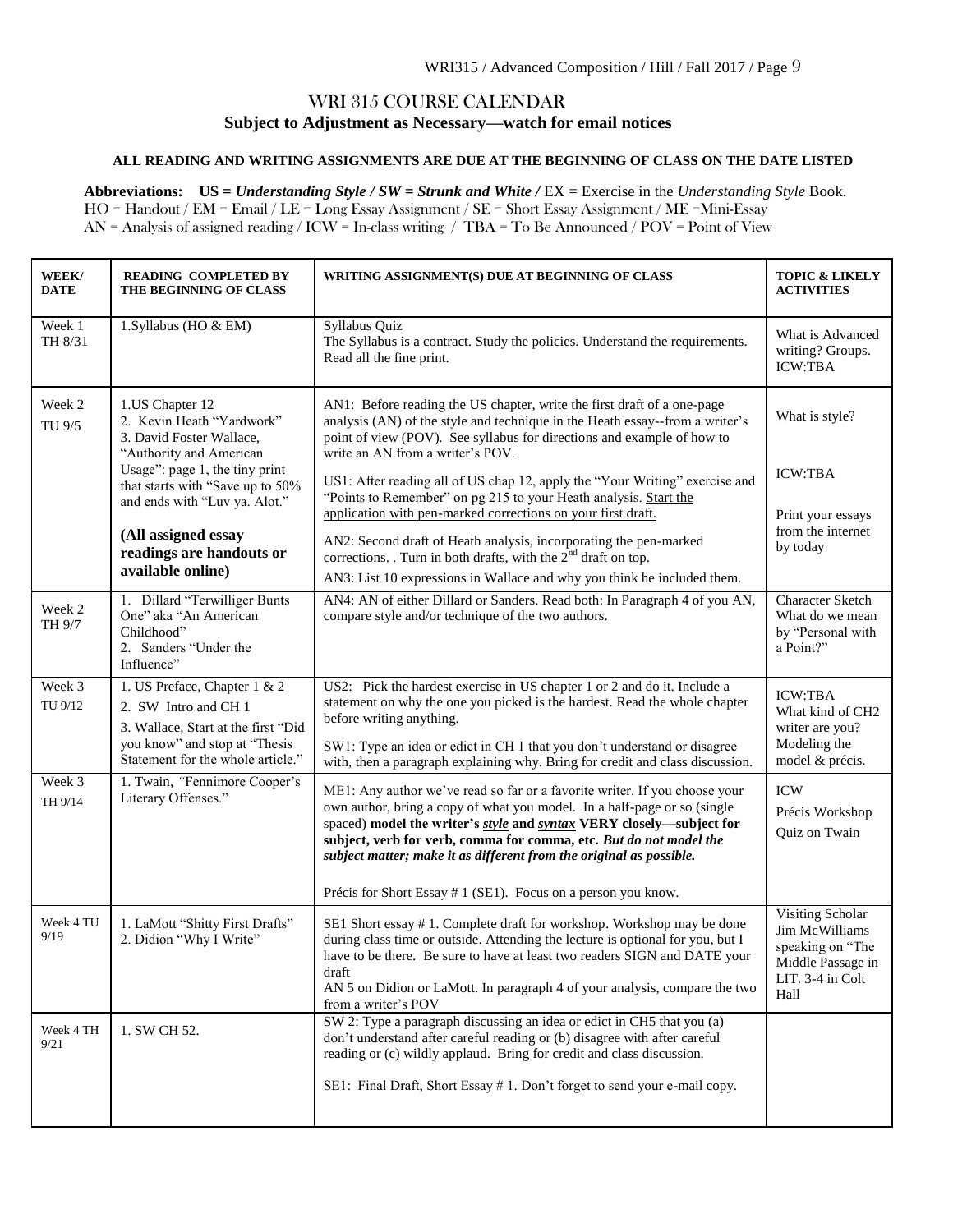# WRI315 / Advanced Composition / Hill / Fall 2017 / Page 10 WRI 315 COURSE CALENDAR **Subject to Adjustment as Necessary—watch for email notices**

| WEEK/<br>DATE      | <b>READING COMPLETED BY THE</b><br><b>BEGINNING OF CLASS</b>                                                                                                                                                                                                                                                                           | WRITING ASSIGNMENT(S) DUE AT BEGINNING OF CLASS                                                                                                                                                                                                                                                                                                                                                                                                                                                                                                                                        | <b>TOPIC &amp; LIKELY</b><br><b>ACTIVITIES</b>                                                                                                                          |
|--------------------|----------------------------------------------------------------------------------------------------------------------------------------------------------------------------------------------------------------------------------------------------------------------------------------------------------------------------------------|----------------------------------------------------------------------------------------------------------------------------------------------------------------------------------------------------------------------------------------------------------------------------------------------------------------------------------------------------------------------------------------------------------------------------------------------------------------------------------------------------------------------------------------------------------------------------------------|-------------------------------------------------------------------------------------------------------------------------------------------------------------------------|
| Week 5<br>TU 9/26  | 1. US Chapter 3 + Appendix B                                                                                                                                                                                                                                                                                                           | 1. US3: Review Appendix B: note items you're not sure about, type a few<br>questions, and bring the questions to class. You must turn in something<br>for this assignment; if you read the chapter and are sure of everything,<br>write a question on some other aspect of punctuation and grammar that<br>you're either still NOT quite sure of or disagree with.<br>2. US4: Pick a short (1-2 paragraphs) passage from any of your previous<br>writing from other classes that exemplifies one of the problems in<br>Chapter 3. Rewrite the passage. Show both versions on one page. | <b>ICW</b><br>Pesky grammar<br>questions<br><b>SEPTEMBER</b><br><b>EXTRA CREDIT</b><br><b>LOG DUE</b>                                                                   |
| Week 5<br>TH 9/28  | US Chapter 3                                                                                                                                                                                                                                                                                                                           | 1. Précis for Long Essay #1: Personal with a point, using some outside-<br>your-brain research: interviews, primary readings, etc. etc.<br>2. US5: Makeover 1, CH 3 p53-54. Read the whole chapter before you do<br>the makeover.                                                                                                                                                                                                                                                                                                                                                      | Poetry on Point: 3-<br>3:45; class<br>meeting 3:50-4:15.<br>Workshop on<br>Overwriting.                                                                                 |
| Week 6<br>TU 10/3  | SW Reading: CH 2                                                                                                                                                                                                                                                                                                                       | LE1: Long Essay #1. Personal with a Point. Complete draft for workshop.<br>Be sure to have at least two classmate readers SIGN and DATE your draft.<br>SW3: Type an idea or edict in SW CH 2 you don't understand or disagree<br>with after careful reading and bring for credit & class discussion.                                                                                                                                                                                                                                                                                   |                                                                                                                                                                         |
| Week 6<br>TH 10/5  |                                                                                                                                                                                                                                                                                                                                        | LE1: Long Essay #1. Final draft. Turn in all drafts with package. Don't<br>forget to send your e-mail copy.<br>Précis for SE2, Short Essay #2. Any topic expanded from a notebook<br>item or freewrite.                                                                                                                                                                                                                                                                                                                                                                                |                                                                                                                                                                         |
| Week 7<br>TU 10/10 | 1. Tom Wolfe "The Last American<br>Hero is Junior Johnson Yes!"<br>2. Tom Wolfe: "The Me Decade"                                                                                                                                                                                                                                       | SE2: Short essay #2. Complete draft for workshop. Be sure to have at least<br>two readers SIGN and DATE your draft.                                                                                                                                                                                                                                                                                                                                                                                                                                                                    | ICW TBA.<br>Tom Wolfe Quiz<br>on today's<br>reading.                                                                                                                    |
| Week 7<br>TH 10/12 | 1. Tom Wolfe "The Birth of the New<br>Journalism"<br>2. Tom Wolfe: "Sorry, Your Soul Just<br>Died"                                                                                                                                                                                                                                     | AN 6 & AN 7: Full page AN of Wolfe. Discuss all four essays we've read<br>with this question in mind: What techniques did Wolfe keep from his early<br>writing ("Junior Johnson") to his later ("Sorry, Your Soul Just Died")?<br>What's still working? Give an overall analysis from a writer's POV.                                                                                                                                                                                                                                                                                  | POETRY DAY:<br><b>PLANTBA</b>                                                                                                                                           |
| Week 8<br>TU 10/17 | 1. US Chapter 4<br>King, "Why We Crave Horror Movies"                                                                                                                                                                                                                                                                                  | SE2: Final Draft package. D.F.T.E-M. (ask in class if you can't guess what<br>these initials stand for)<br>US 6: Makeover 1, US pg 72                                                                                                                                                                                                                                                                                                                                                                                                                                                  | A Rebuttal<br>Method                                                                                                                                                    |
| Week 8<br>TH 10/19 | 1. Op-Eds: Read 3 editorial or opinion<br>piece in off-campus newspapers or<br>news magazines.                                                                                                                                                                                                                                         | ME2 OP ED or Rebuttal. Complete draft for workshop. Closely model<br>technique and style (not content) from one of the OP-ED authors you have<br>read to do your own 250-word Op-Ed piece on a local (PLNU) topic. OR<br>do a rebuttal using the rebuttal format.                                                                                                                                                                                                                                                                                                                      | <b>TBA</b>                                                                                                                                                              |
| Week 9<br>TU 10/24 | SW Reading CH 3<br>US Chapter 5                                                                                                                                                                                                                                                                                                        | SW 4: Type a Comment on the "Few Matters of Form" for credit & class<br>discussion.<br>US 7: Makeover pg 87-88<br>ME 2: Final draft package                                                                                                                                                                                                                                                                                                                                                                                                                                            | ICW:<br>Avoiding clichés<br>like the plague.                                                                                                                            |
| Week 9<br>TH 10/26 | 1. SW Reading CH 4<br>2. Bring two reviews by other authors<br>to class, one of a non-fiction book,<br>preferably in your field of interest, and<br>one of any other media (book, music,<br>film, art, food). Find short,<br>professional, published reviews by paid<br>reviewers in magazines rather than<br>amateur opinions online. | AN 8: AN of your book review<br>AN 9: AN of your other media review<br>ME 3 Review: Pick your own book, movie, restaurant, amusement park,<br>concert, CD, etc. etc. and review, using guidelines. Type and bring topic<br>and rough notes.<br>OCTOBER EXTRA CREDIT LOG DUE                                                                                                                                                                                                                                                                                                            | Review Basics and<br>guidelines.<br>Nevermind the<br><b>New York Times</b><br>Review of Books<br>or others of that<br>length that<br>summarize the<br>item under review |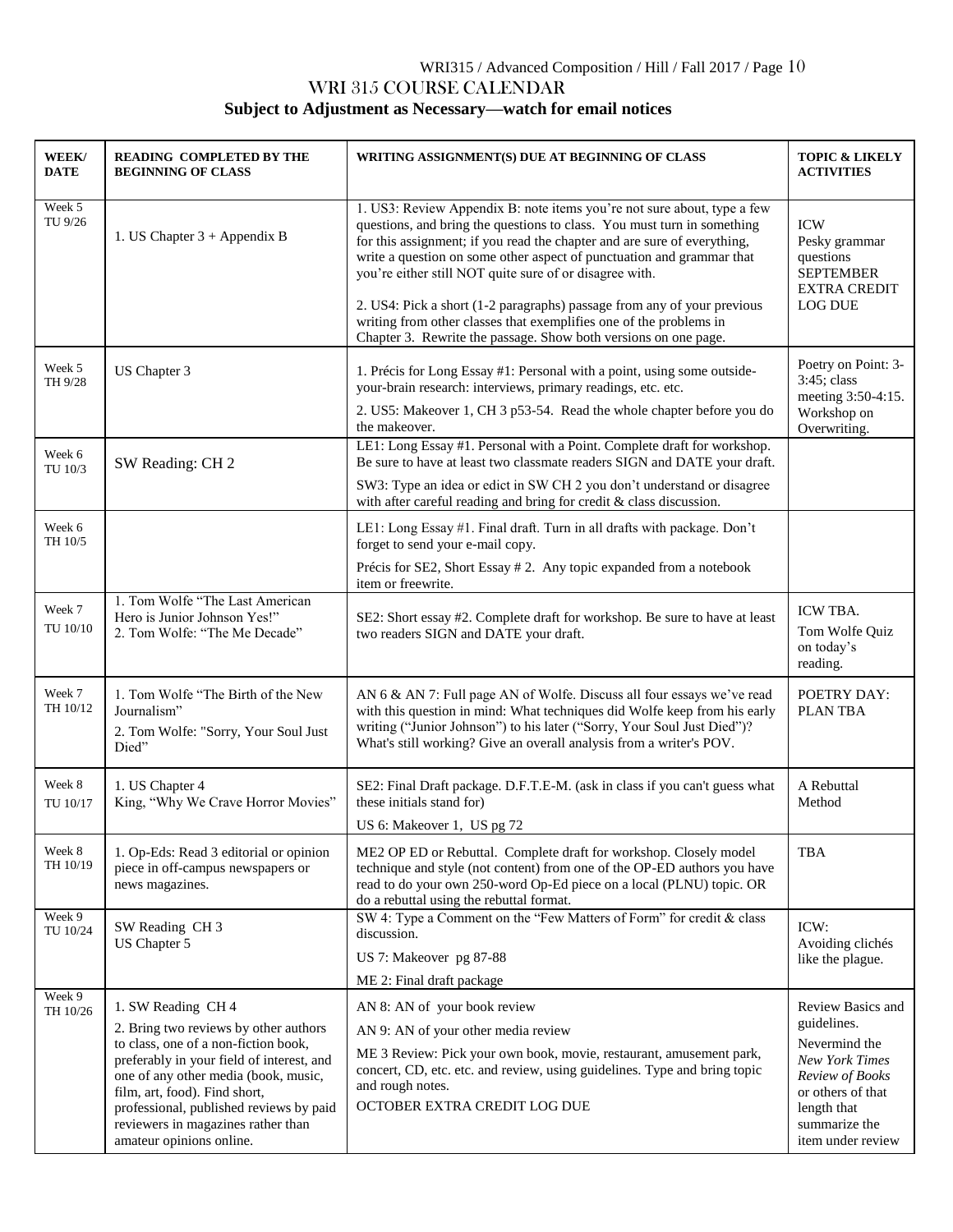# WRI 315 COURSE CALENDAR **Subject to Adjustment as Necessary—watch for email notices**

| WEEK/<br><b>DATE</b>                             | <b>READING COMPLETED BY THE</b><br><b>BEGINNING OF CLASS</b>                                                                                     | WRITING ASSIGNMENT(S) DUE AT BEGINNING OF CLASS                                                                                                           |                                                             |
|--------------------------------------------------|--------------------------------------------------------------------------------------------------------------------------------------------------|-----------------------------------------------------------------------------------------------------------------------------------------------------------|-------------------------------------------------------------|
| Week 10<br>TU 10/31                              | Orwell "Politics $&$ the English<br>Language" and "Shooting an Elephant"                                                                         | AN 10 on both Orwell's (one page)<br>Extra credit participation Log II due                                                                                |                                                             |
| Week 10<br>TH 11/2                               | Bryson, Short History of Nearly<br>Everything INTRO and CH 1                                                                                     | Take notes on the reading for quiz and discussion<br>LE2 Précis: Long Essay on Education, Law, Politics, Science,<br>or Society.<br>ME REVIEW Final draft | Last day to drop<br>with no record is<br>11/8.              |
| Week 11<br>TU 11/7                               | Bryson, Short History of Nearly<br>Everything CH 2 & 3                                                                                           | LE2 Long Essay on Education, Law, Politics, Science,<br>or Society. Complete Draft For Workshop                                                           | <b>ICW</b><br>Workshop                                      |
| Week 11<br>TH 11/9                               |                                                                                                                                                  | E8: Long Essay #2. Final Draft Package. Remember to send your e-mail<br>copy.                                                                             | Poetry Day author<br>3-4 in Fermanian.<br>Also 7-8 reading. |
| Week 12<br>TU 11/14                              | 1.US Chapter 7<br>2. C.S. Lewis "The Funeral of a Great<br>Myth"<br>http://fpb.livejournal.com/297710.html<br>3. Davidman "Gods Made with Hands" | US 8: Makeover pg 120<br>AN 11 on Davidman or Lewis. In paragraph 4, compare the two.<br>Précis for Short essay # 3. Open Topic                           | <b>ICW</b>                                                  |
| Week 12<br>TH 11/16                              | 1. Dillard "Sight Into Insight"                                                                                                                  | SE3: Short Essay #3: Open topic. Complete draft for workshop                                                                                              | <b>ICW</b><br>Workshop                                      |
| Week 13<br>TU 11/21                              | 1. Kevin Heath, "Breathing Room"<br>2 Hardin, "Lifeboat Ethics"                                                                                  | SE3: Final Draft Package<br>Précis for LE3: Faith or Philosophy                                                                                           | <b>ICW</b><br>Reading Quiz                                  |
| Week 13<br>TH 11/23                              | HAPPY THANKSGIVING                                                                                                                               |                                                                                                                                                           | Eat big; write big                                          |
| Week 14<br>TU 11/28                              | US Chapter 8<br>US Chapter 10                                                                                                                    | US 9: Makeover p 139-140 OR US CH 10 exercise 8, #s 1-3 pp 174-175<br>Two pages (minimum) typed rough draft of LE3: Faith or Philosophy                   | ICW.<br>Final Exam Info<br>Cover and Query<br>Letters       |
| Week 14<br>TH 11/30                              |                                                                                                                                                  | LE3: Faith or Philosophy: complete draft for workshop                                                                                                     | <b>ICW</b><br>Workshop                                      |
| Week 15<br>TU 12/5                               |                                                                                                                                                  | LE3: another draft for workshop                                                                                                                           | Workshop<br><b>ICW</b>                                      |
| Week 15<br>TH 12/7                               |                                                                                                                                                  | LE3: Final Draft package DFTSEM<br>Extra credit participation log 3                                                                                       | Class Wrap<br>Practice for the<br>final                     |
| Finals<br>Week<br>TH 12/14<br>4:30pm-<br>7:00 pm | Final exam; location TBA                                                                                                                         | For the final, bring your favorite author quote on writing, cover letter, and<br>complete rewrite package in your folder                                  | Have a blessed<br>Christmas                                 |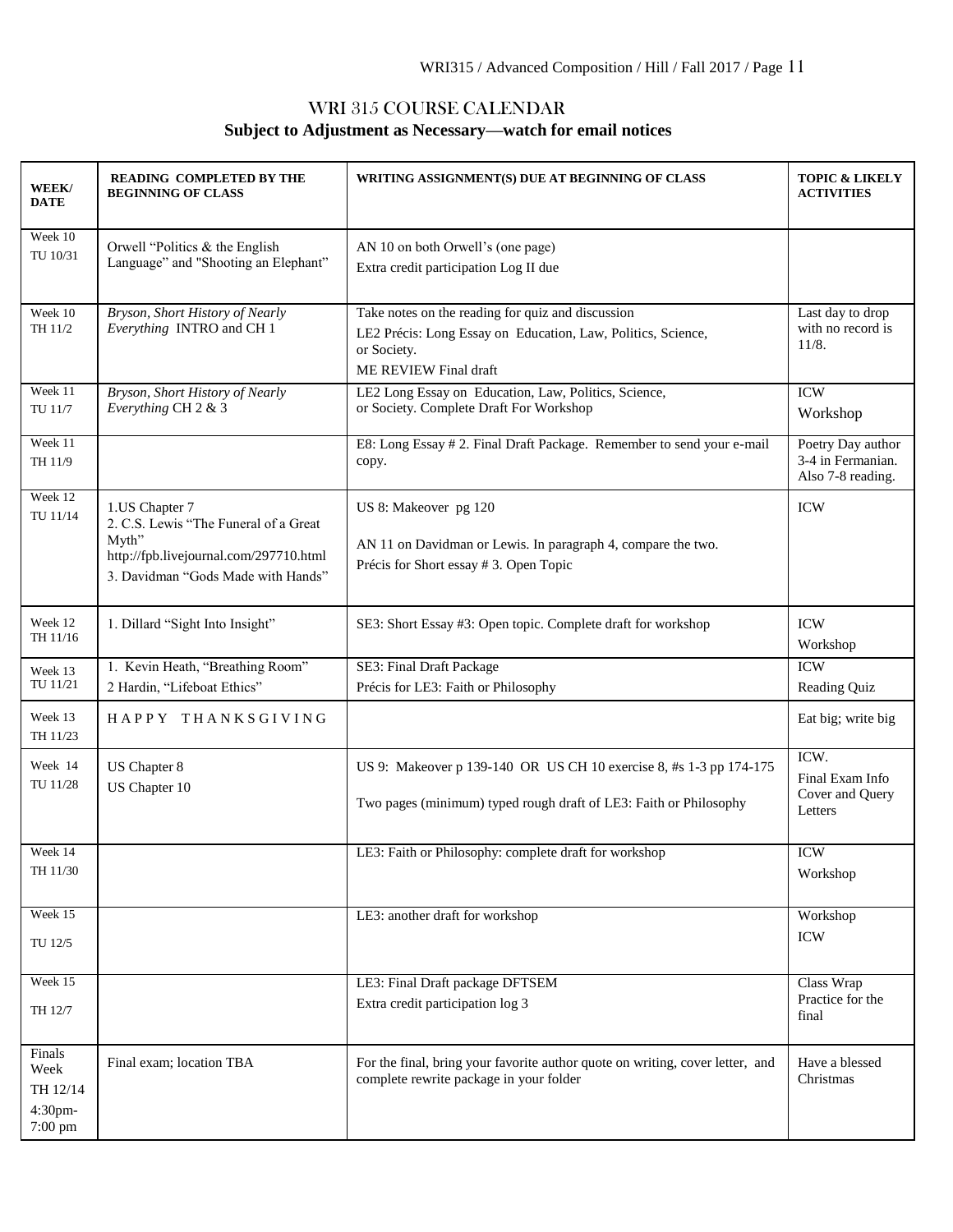# **WRI 315 / SAMPLE PRECIS**

Sterling O'Loma WRI 315 /Dr. Rick Hill September 19, 2017

# **Precis: Short Essay #1**

**Tentative Title:** "If Anybody Asks, Your Dad's name is Gerald"

**Topic**: My stepdad, the ethical corner-cutter

**Theme**: Parents affect our perception of and behavior in the world more than we think they do.

**Genre, Strategy, Style**: Personal essay. Unfold the theme through quick family stories—the blue chip stamp scheme, the coupon scheme, buying and abandoning houses, multiple names and IDs, five schools in the first grade, etc. Never being able to tell friends we were moving.

Use the OBJECTIVE REPORTER approach, holding conclusions till the end or letting text speak for itself.

**Goal**: a loving but honest portrait of a complex personality and how it affected the family, collectively and individually.

#### **NOTES, POSSIBILITIES**:

Family Positives: Adventure, family unity, respect for survival skills, great stories to tell later.

Family Negatives: Unfounded sense of superiority, suspicion, having to overcome the "I don't have to follow the rules" attitude.

Dad Bio: Thread through the anecdotes--no more than a short paragraph at a time.

Quotes from family members. Casually interview sis, bro, mom: their versions of the stories I remember + stories I don't remember. Double check some event dates on the internet, etc.

*NOTE from RH: Be careful—this précis started me on a 500 page, 8-year book . . .*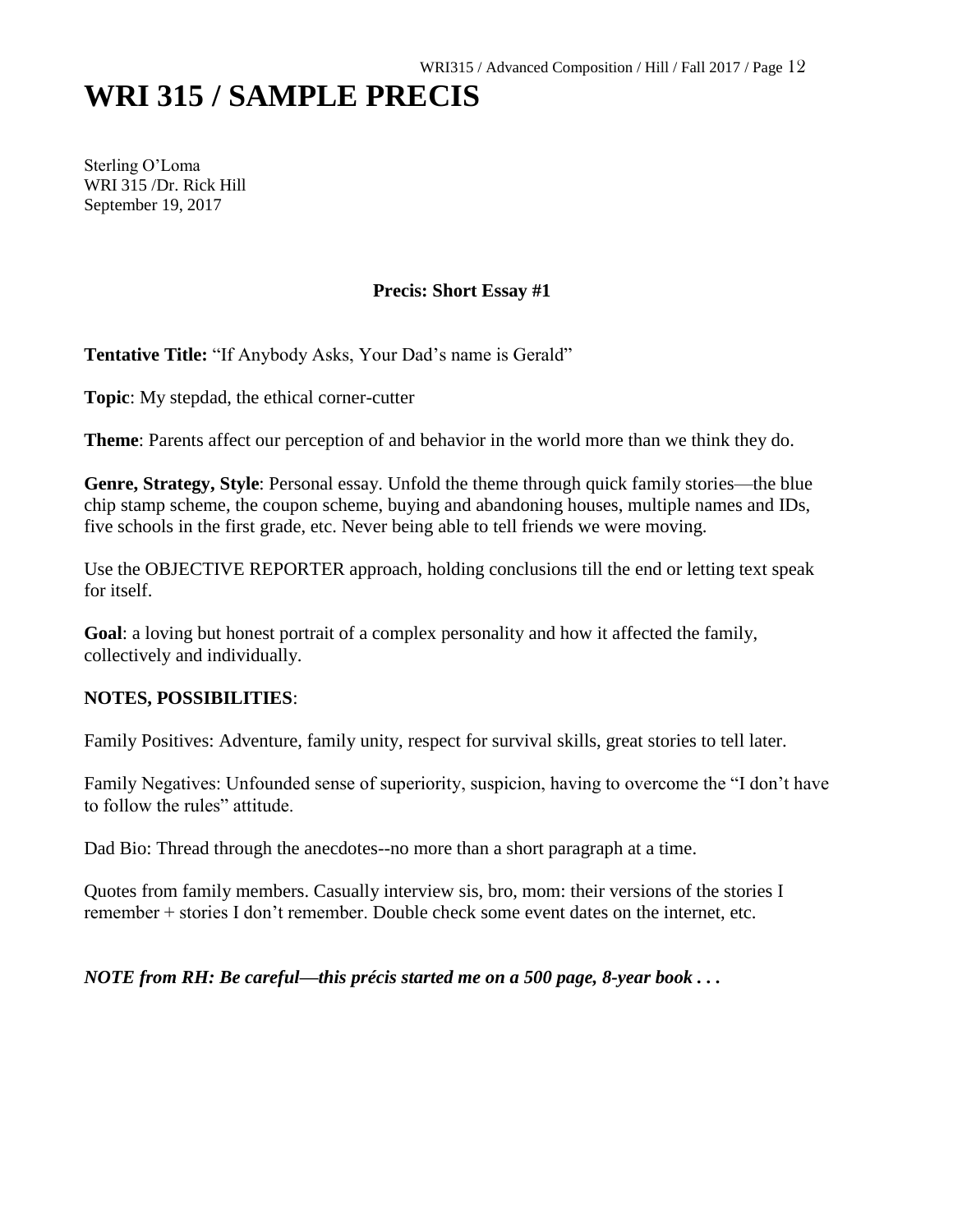San Diego, CA 92117 (858) 270-5227 rhill@ptloma.edu SS# XXX-XX-XXXX

#### Here's How to Prepare an Essay Manuscript by Rick Hill

Here's a model for submitting all your essays in this class, beginning with the first model essay assignment. This model will also work for submitting essays to magazines. You may see variations to my suggestions here and there, and you should always go by the guidelines of the individual magazines, which may occasionally deviate from this default mode. But if you don't hear otherwise, this way will work, and, again, it is the required format for all class essays.

#### **Getting the Heading Right**

Starting in the top left corner, type your name, address, phone number, and e-mail. If you use a pen name or nickname for the story, you'll type that under your title. Up here should be the name you cash checks by. Editors who pay for stories need a social security number; you might as well include it. For this class, you can use your student number instead.

In the top right corner, put the **approximate** number of words (**rounding off in increments of 25**) right after the word "About." Directly under your word count, type your name with a "©" in front of it (in Microsoft Word, typing a "(c)" will get you a " $\mathbb{O}$ ". This copyright symbol tells the editor you're offering North American serial rights, which means that if the magazine buys it, they get to print it once for their money. Sometimes magazine guidelines say "buys all rights," which means they own the story forever and can print it all they want without even checking with you first. If the magazine you're sending to does have an "all rights," policy, then you have to decide if you want to sell them the story for all time. Usually it's worth it to do so in order to be published, especially for a new author. If you do decide to sell all rights, put the words "copyright optional" or "all rights offered" instead of your name and the little copyright sign.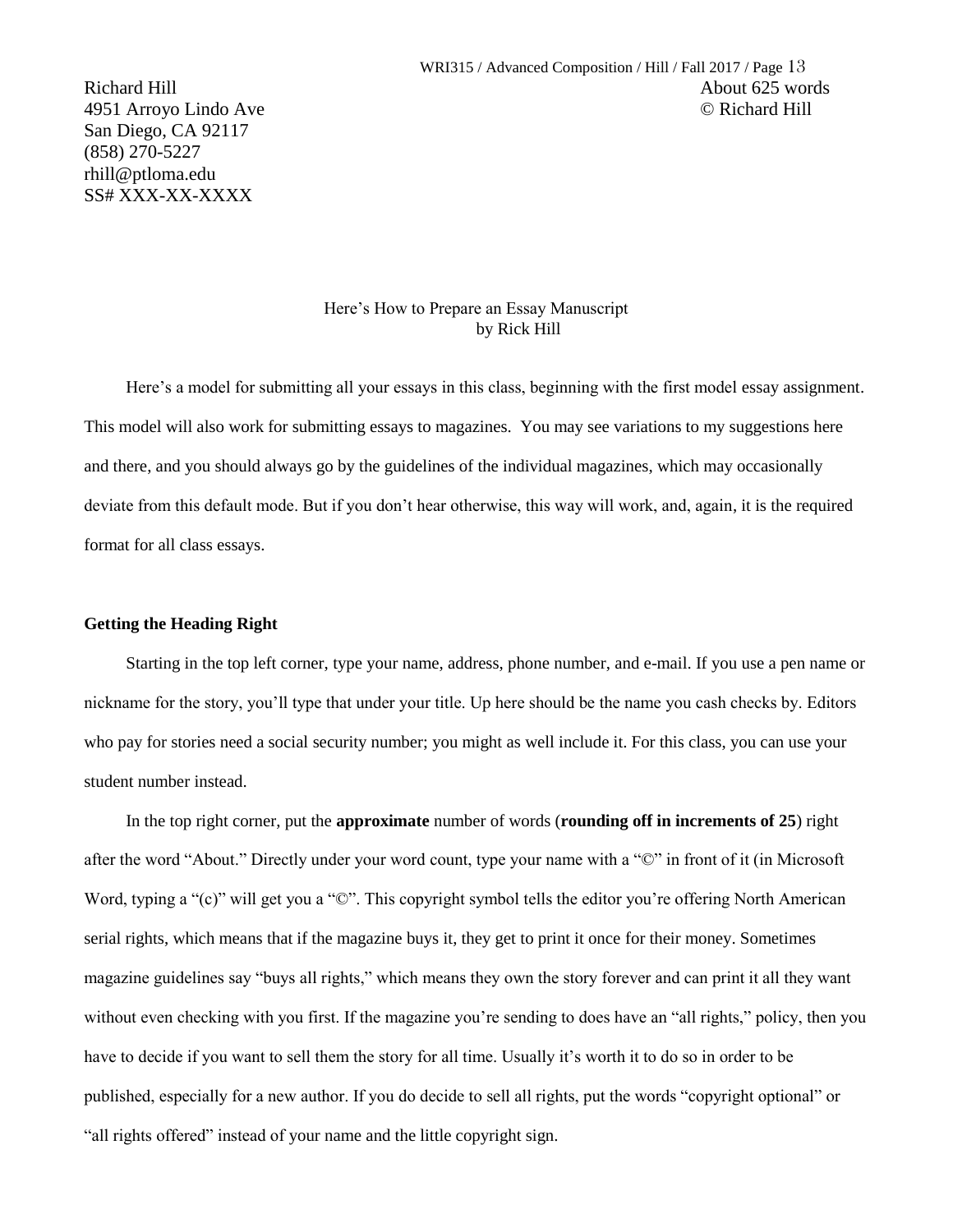#### **How to Title**

Once you have the top matter squared away, space down a few double spaces to a bit above the middle of the page. Center your title in a regular font (no caps, bold, italic, quote marks etc.). Underneath the title, center "by" (lower-case b) followed by the name you want used in the publication—either the same name as at the top, or a nickname, or a pen name. (Nick Danger? Lance Starfire? Tiffany La Amour? Sarah Shiloh?)

Now for the body of the essay. Double space again, go back to left justified, indent your first paragraph, and start typing. All essays should be sent double spaced, with one-inch margins, regular size type, and regular typing paper, on one side of the page. It's best not to full-justify text. A few neat handwritten corrections used to be okay, but in the age of computers, editors expect no crossouts or additions, and they're sticklers for wellproofread copy. Your essays may use subheads, as this model does, if they work help with clarity and transition.

#### **Second Page Header**

Starting with page two of your story, you should have a header with your last name, a short title (or "slugline"), and the page number in the top right corner. Some people put the slugline on the right and the page number on the left. Either way is okay; just be consistent. After the header, simply continue typing page after page with headers until the end. I used double-side printing in this example and you can double-side your class assignments to save paper, but when you send to editors, you should print on one side of the page only. When you get to the end of the essay (as I have gotten to the end of this model) you should either write "The End" or the symbol  $# #$ , like so:

# # #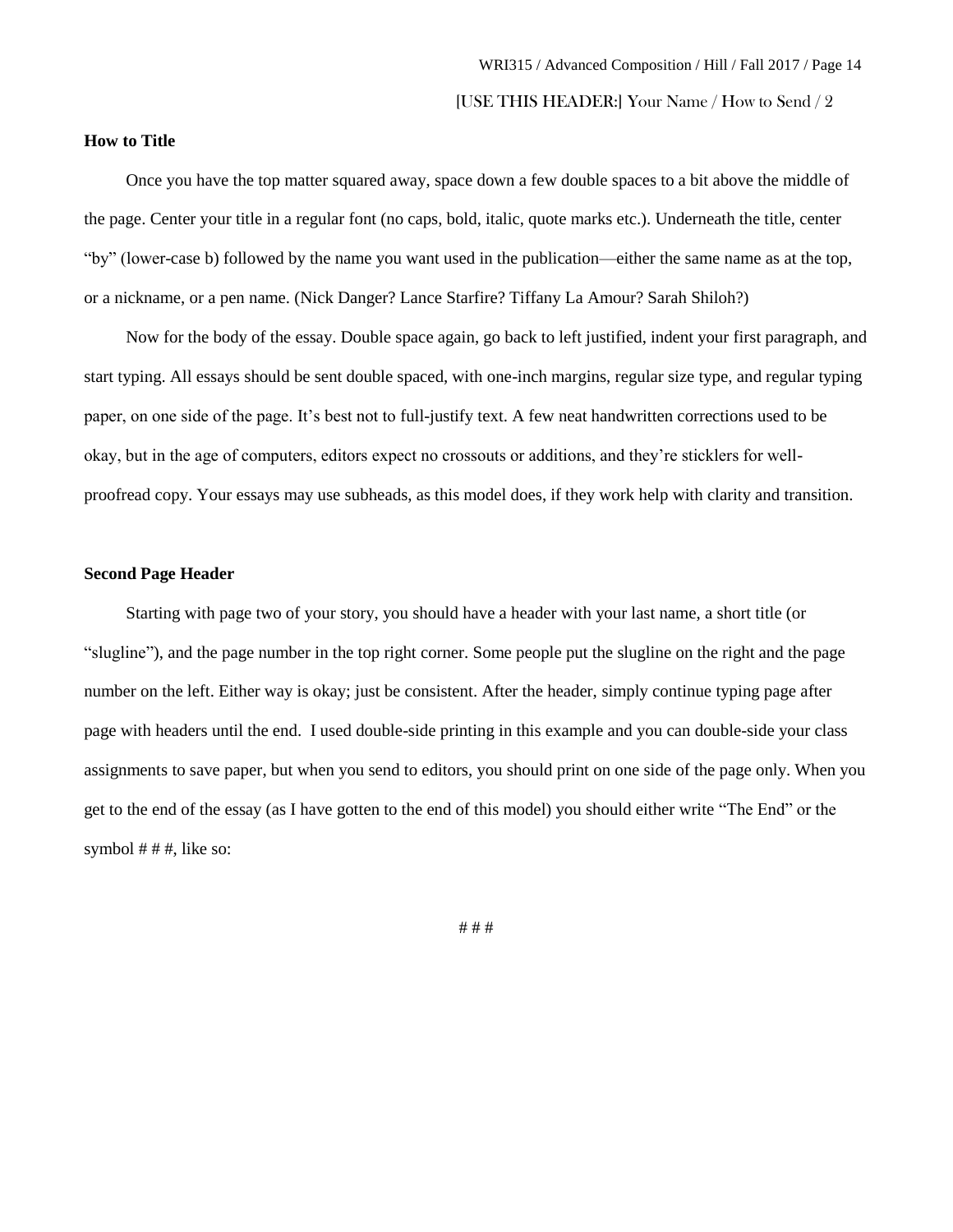# WRI315 / MODEL FOR ESSAY ANALYSIS

Ferd Lomano 34225 WRI 315 / Professor Hill November 27, 2016

A19: Analysis of Shelby Steele's "On Being Black and Middle-Class."

# 1. Overview

Steele's prose communicates clearly without trying to be artistic. From the helpful insertion of the explanatory phrase "black like myself" in the first sentence to his copious use of clear topic sentences and transitions, to his straightforward conclusion with clear recommendation on what needs to be done about the problem, he is obviously trying (and succeeding) in keeping the reader focused. There are more exciting ways to write an essay of this kind, but I'll try to follow his lead in putting clarity first.

# 2. What I can use

The use of the "friend" in paragraph one is a good device to set up the essay. It's hard to tell if the friend is a real friend or a composite of several friends, or just a voice for many points of view. But in any case we get to hear all the objections to Steele's points right away. We know that he is aware of and has thought about these points, so his credibility is enhanced. Steele is a black college professor, so having his "friend" quote Malcolm X on black college professors sets him (Steele) a challenge that also piques the reader's curiosity on how well the conservative black author will handle X's point about racism.

# 3. What I won't use

This essay is straight exposition, which is okay, but several places could have been more convincing if he used dialogue—what the friend said, what the teacher said, etc. could have opened up the essay.

# 4. Other Comments

Back to transitions: Steel uses lots of conjunctions, not only as sentence starters but as paragraph starters ("Still, hate or love aside"; "But the process of identification is usually dialectical"). This method makes the essay seem lighter, more fluid—a good thing with such a "heavy" subject. He also uses white space as transitions. After each white space comes an anecdote or summary, which serves to show that we're getting to more important points with each new section.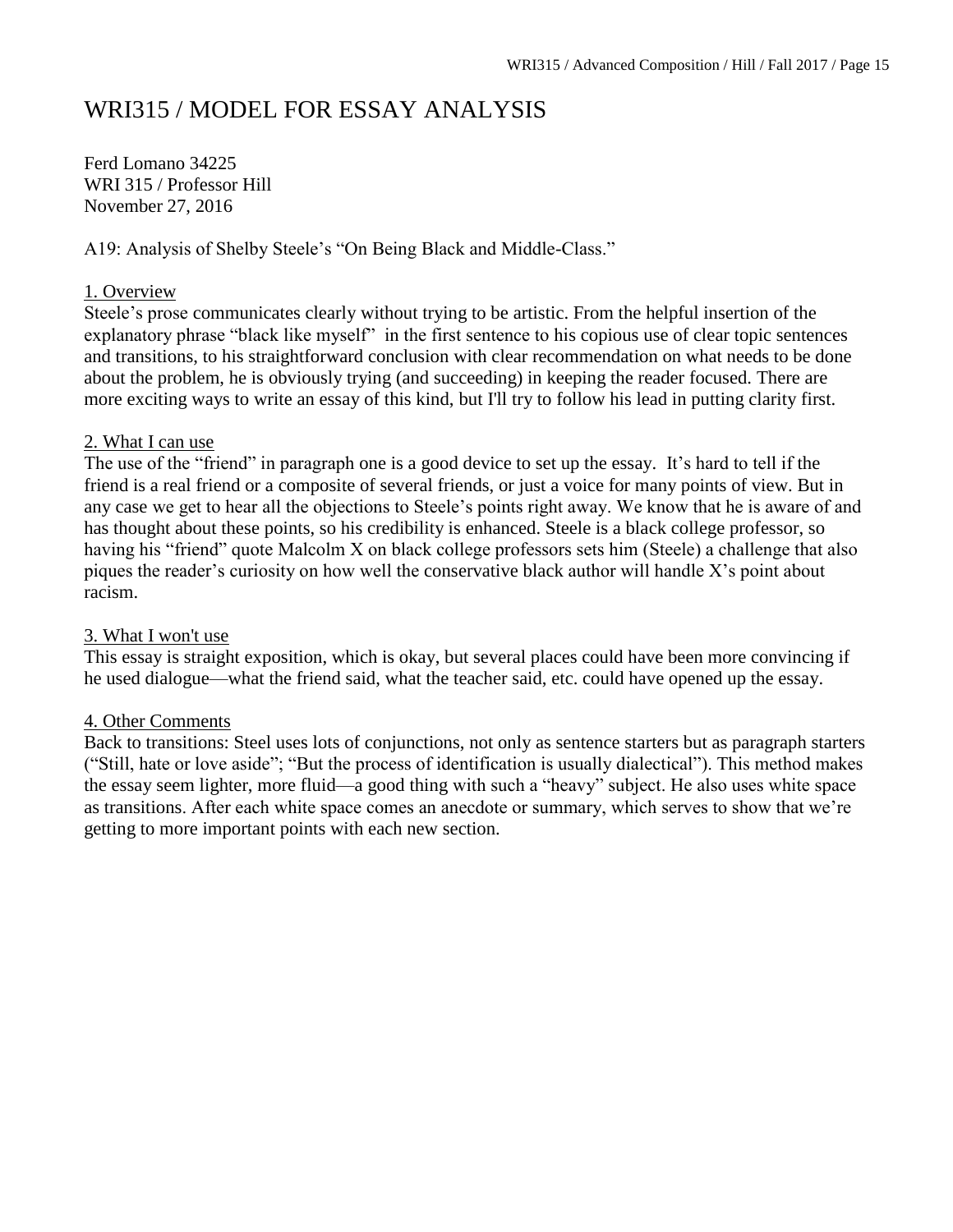# **WRI 315 / ADVANCED COMPOSITION / SAMPLE LOG SHEET**

Lance Lomaxelsior 27687 Writing 315 / Dr. Hill October 1, 2017

# **SEPTEMBER PARTICIPATION LOG**

Classes Missed this month: Sept 19.

Classes Late this month Sept 9, Sept 11

Homework Missed this month: A3, US 4

# **Participation**

| Date | <b>What I said in Class</b>                                                                    | Other participation                                                                                 | <b>Running total of</b><br>assignment points so<br>far<br>(Sample--not accurate) |
|------|------------------------------------------------------------------------------------------------|-----------------------------------------------------------------------------------------------------|----------------------------------------------------------------------------------|
| 9/6  | Asked two questions about the syllabus.                                                        |                                                                                                     |                                                                                  |
| 9/13 | Read my model in class.                                                                        |                                                                                                     | 16/20                                                                            |
| 9/15 | Answered pronoun question. Brought up<br>use of hyperbole in Twain.                            | Writer/Speaker for my group.                                                                        | 38/40                                                                            |
| 9/21 | Made connections between Orwell's<br>speaker and Catcher in the Rye.                           |                                                                                                     | 66/75                                                                            |
| 9/23 | Gave four examples of verisimilitude in<br>Didion.                                             | Brought in a piece of writing that<br>contradicted advice on point of view in<br>Elements of Style. | 112/125                                                                          |
| 9/25 |                                                                                                |                                                                                                     | 122/135                                                                          |
| 9/27 | MISSED CLASS - e-mailed work                                                                   |                                                                                                     | 167/185                                                                          |
| 9/25 | Answered the "what was the motive"<br>question $+2$ questions on the US<br>exercises overhead. | Conference with Professor ---look over<br>my rough draft of SE1                                     | 210/2/35                                                                         |
| 9/30 | Read my in-class writing.                                                                      |                                                                                                     | 220/345                                                                          |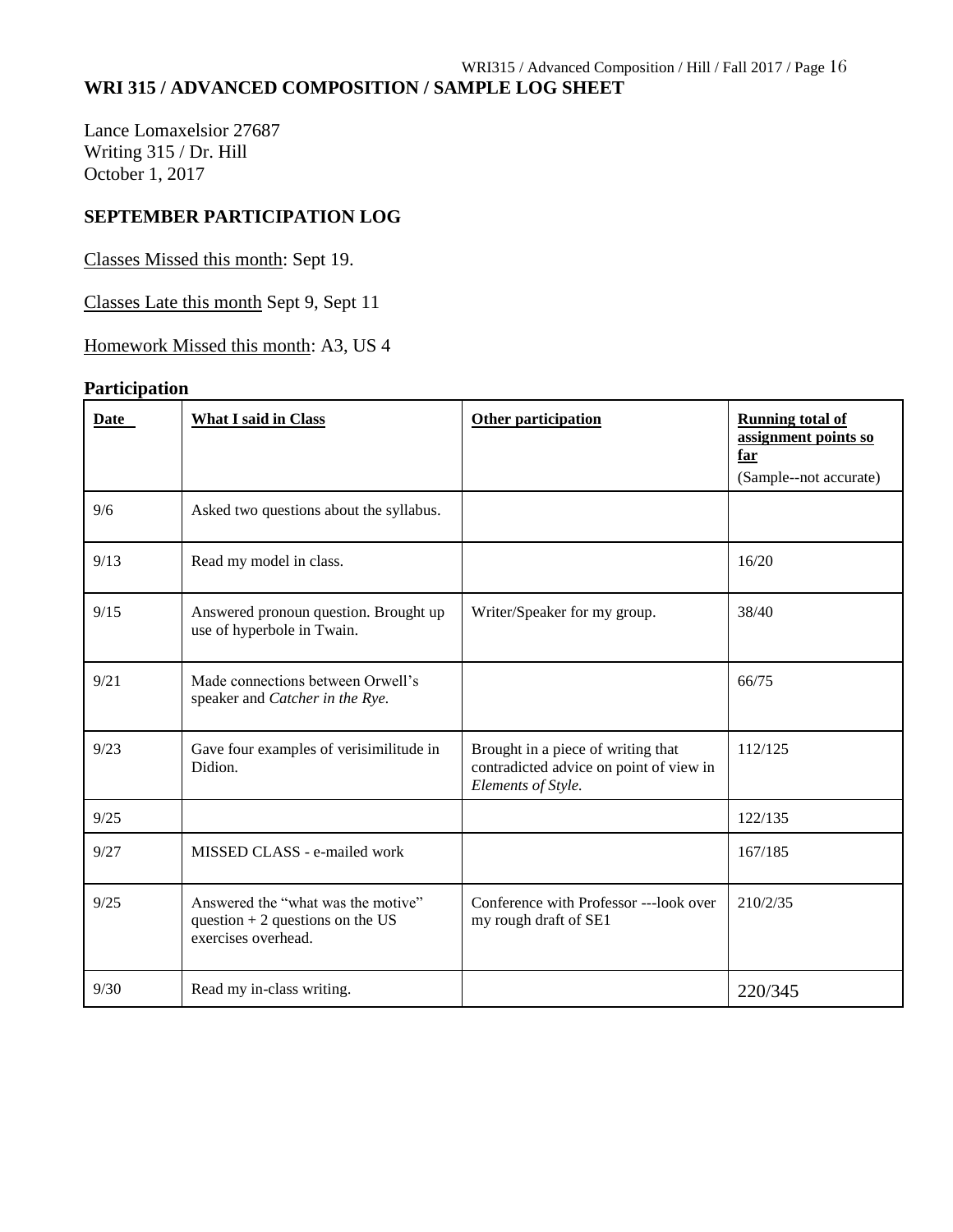$\overline{a}$ 

NAME

#### (*All questions are adapted from actual interactions with previous WRI315 students)*

I*. Circle T for true or F for False.* 

1. **T F** Since this is an advanced writing course, attendance and participation are not a big issues. Talent is everything.

2. **T F** Homework should be typed, but it's okay to handwrite and turn in as usual if you have computer trouble.

3. **T F** If you don't get around to writing an AN assignment before class, it's okay to type it on your laptop during class and show the professor the completed assignment on the computer screen.

4. **T F** If a student becomes confused about what is due, s/he should ask anyone but the professor—it's important that he not suspect that you need clarification.

5. **T F** If a student has car trouble, the late work policy will not apply.

6. **T F** If you miss a précis or draft due date, the final essay grade will be substantially lower.

7. **T F** Students should bring the textbooks and all supplies to class every day.

8. **T F** If a student does the day's work but leaves it in the dorm, the dropped score policy will apply.

9 **T F** Participation logs are mandatory in this class.

10. **T** F For the AN assignments, students should use a proper introduction of the author's place in the literary canon, then give a formal literary analysis of the content, keeping in mind culture, race, gender, and other issues.

11. **T F** After the assignment drops are used, students should expect the professor to drop more sheets and assignments if there are good reasons for not getting them in.

12. **T F** When *Understanding Style* and *Elements of Style* homework is due, students should go directly to the questions and skim the chapter only if necessary.

13. **T F** The syllabus is set in stone; anything else assigned by the professor in class is optional since it isn't on the original syllabus.

#### **II**. **Please answer each question in 10 words or fewer. Complete sentences are not necessary***.*

14. Where on the syllabus can you find the information on how to contact the professor at work, by e-mail, and by phone?

15. According to the syllabus, what is a "proof draft?"

16. According to the syllabus, how much time should you budget (at least) for reading and writing in order to keep up with the class?

17. What happens to your grade if you just don't feel like writing during the writing period at the beginning of each class?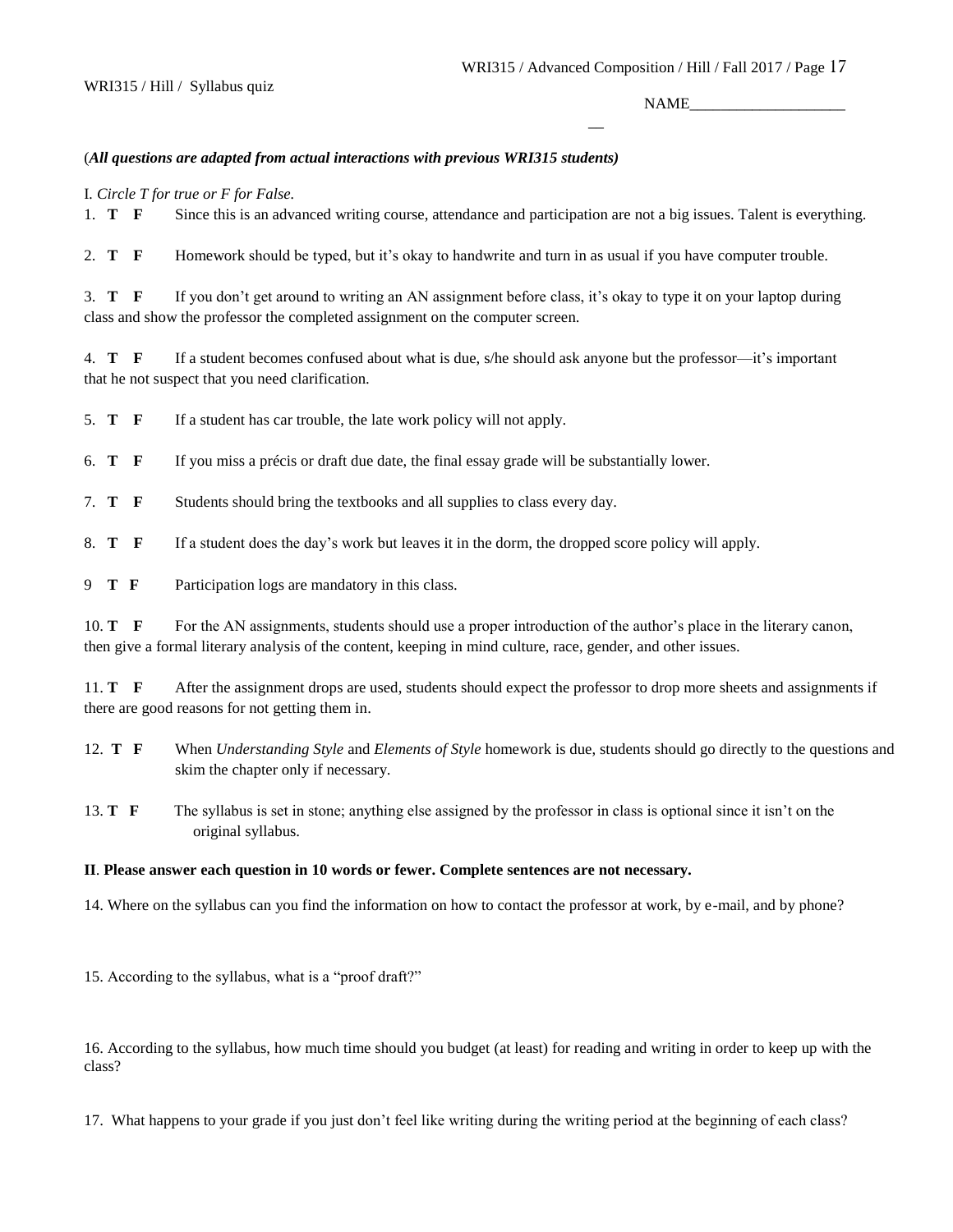18. If you miss or forget or do poorly on an AN assignment but get perfect scores on all the other sheets, how will the poor score affect your final grade?

19. What is the policy on late arrivals ("tardies") and early departures?

20. What happens to a student who misses 4 classes before midterm?

21. What happens to a student who misses 6 classes in the entire term?

22. If you haven't printed your assignment and your printer breaks down 15 minutes before class and/or the school printer is down, what should you do to insure full attendance and grade credit?

23. According to the assignment sheet, what is a "model?"

24. What happens if the final draft of your essay is not presented in the "How to send" format?

25. Which two ways can a student earn extra credit?

26. What should you do if you want to get credit for a homework assignment or essay due on a day you miss class?

27. If you keep a low profile, is it okay to have private conversation or text while the professor or another student is addressing the class?

29. What should students do by the second class day with the assigned essays for the course?

30. Why should you get the kind of double-pocket folder that has a white, writable surface on the inside rather than the slick plasticcoated or dark-colored inside kind?

31. If you have done the day's reading and disagree with Hill's point of view on a philosophical point, is it okay to take issue with the professor? What effect will disagreeing out loud with the teacher have on your final grade?

BONUS: After reading the syllabus carefully and taking this quiz, I have the following questions about the course: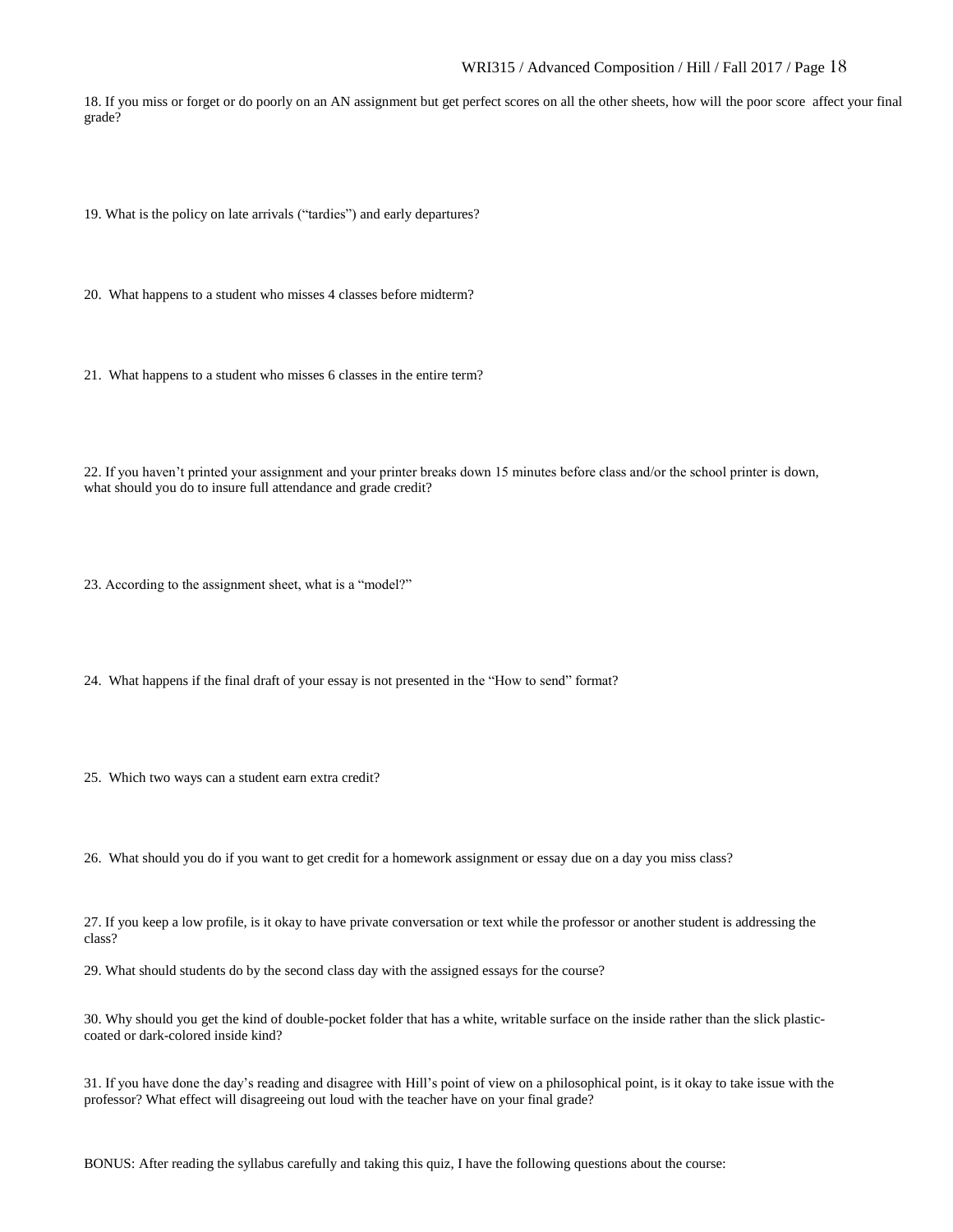# Yard Work By Kevin Heath

Mowing the lawn was a man's job in my family. Neither my mother nor my sister ever cut the grass, nor for a very long time did I, not until my mid teens, very late in life compared with my friends. Their fathers put them to it as soon as they could push a mower, and while excited to have the job, they met with trouble now and again: a shoe top split open like a tennis ball, a rock shot into the siding. The last was a phenomenon that my father dealt with soberly. He permitted no one to come within twenty-five feet of him while he mowed lest an eye be put out or worse, some Goliath-like blow. He had a fertile imagination for worst-case scenarios, my dad. He played the odds. If I needed to speak with him while he was mowing, I stood in the yard until he saw me. I signaled, he idled down the mower, I approached.

When I finally began mowing our lawn, I was sloppy. Sometimes my mind wandered and other times fixed itself so hyper-acutely to the task at hand that just pushing a lawnmower in a straight line became a drill in steadiness, chancy, like trying to walk while balancing a book on one's head. I swayed. I converged. Irregularities camouflaged by the grass—mounds, roots—jarred me off course. I would finish a row only to look back dumbfounded at the strip of grass I'd left uncut and the snaky line the wheels had made. I lacked some power of concentration that my father possessed. Maybe I took after my fluttery mother, an absent minded driver, who steered a car in an arcing, discursive way. She seemed to always be drifting back to her point.

I regretted that I couldn't mow the lawn better because I was a dutiful son, eager enough to please, but also fundamentally lazy. In the summers, I watched hours of television in our basement and I can remember the buzz of the mower closing in, and the pit of my stomach hardening whenever the mower reached the window wells, hovering there like a great mechanical hornet or some satellite pausing long enough to snap intelligence photos. It was my conscience come to call. Even today, I hear a lawnmower and my heart sinks because the sound summons the uncomfortable, momentary notion that I should be out there helping. From the top of the basement stairs, my mother urged me to get up and *do* something, spot my dad for awhile so he wouldn't have a heat stroke and I wouldn't go blind from watching television in the dark. I'd shamble out obediently, blinkingly, into the stifling air, wait for my father to come around, and then shout at him over the clamor of the mower.

#### "MOM SAYS I SHOULD TAKE IT FROM HERE!" "TELL HER I'VE JUST GOT THE BACK TO FINISH!"

The lawn was my father's primary aesthetic outlet. Nothing else, with the possible exception of cleaning the car, gave him such a degree of artistic satisfaction. We moved often when I was growing up, and each house became a place to invoke old landscaping motifs and experiment with new ones. He came to believe in berms to such a degree that he clustered the backyard of our last house with all manner of humps and knolls, spaced so as to seem random topographical changes. In contrast to the billiard table plane of the surrounding lawns in that subdivision, ours undulated, bulged, heaved—the earth's crust surging under our yard alone. My father believed in watering in the morning and evening, and to this day uses the curious sprinkler he owned when I was young—part

tractor, part helicopter. It creeps around the yard as imperceptibly as a minute hand, guided by its front wheel, which is grooved to hug the garden hose. My father believed in split-rail fences and copious tree-planting and concrete patios. My and my sister's handprints and initials are on patios in three states.

When it came to yard work, my father was a man of habitual action. He had a set of lawn-mowing clothes: a pair of beat-up brown dress shoes tinted by grass stains around the edges; a clingy, double-knit golf shirt with wide collars and a penguin on the breast pocket. On warm days he put on cotton swimming trunks that fit him when he was trimmer. In the 1970s when he surprised us all by growing sideburns and a moustache, he added a straw cowboy hat he'd bought at K-Mart and that he'd decorated with a blue bandanna—inspired by a run of Burt Reynolds' movies playing then. I loved my father, so I took the outfit on the face of things: there he was mowing the backyard, *Smokey and the Bandit* meets *Marcus Welby, M.D.*, with shinysmooth legs and fleur-de-lis swimming trunks that had ripped at the hem. But I think about his anti-fashion now when I get dressed to mow. I am compulsive at the other end of the spectrum and stand gaping in my closet and dresser drawers for minutes, waiting for the spirit to move. What do I want to wear *this* time?

As a boy, worse yet a teenager, I never fully understood my father's concern about the lawn, and I now find that to my disadvantage, seeing that I've become more concerned about mine. Mowing the lawn seemed necessary, of course, but not worth the attention he gave it, nor was I interested then in the issues that were at the bottom of it—why it satisfied him, what it said about him, about men in general, how it altered our relationship, what it might have taught me had I paid more attention, asked questions. The embarrassing state of my own lawn has got me thinking about all this. Unlike any of my father's yards, mine has a blotchy, grafted quality to it—moss and scrubby grass, a peninsular section of thick clover, and where I planted new seed, the grass has grown in too lushly and is a different variety with broad blades that are a shade of optic green.

My yard's problems bug me, more so because I feel weak-willed to do anything other than the minimum. Once a week I cut the lawn with a demolition derby mower, a hand-me-down from the in-laws, and deal with a reflexive, nagging sense that as a son of a man with wellkept lawns, I should be doing more. But there's the rub. I didn't ask. I don't remember him offering. I have a standard fixed in my mind, but no wherewithal to achieve it. Ditto for some of the rest of my life. My father was successful, a star athlete and later a college president, but what to do with that now? Every interview he gave on television, every meeting with a governor, every speech, every commendation from an alma mater that exhilarated me as a boy is shaded around the edges these days with this lengthening self-doubt cast by the inferences one can't help but draw from the father's life to the son's. "Like father, like son" as changing mood and mood changer: in the indicative when one is a boy, the imperative when one is a teen, and for some, the subjunctive when one is an adult. Were it not so. I'm stuck between where my father has gone and where I am. In this case, figuratively and literally, the grass is greener on the other side.